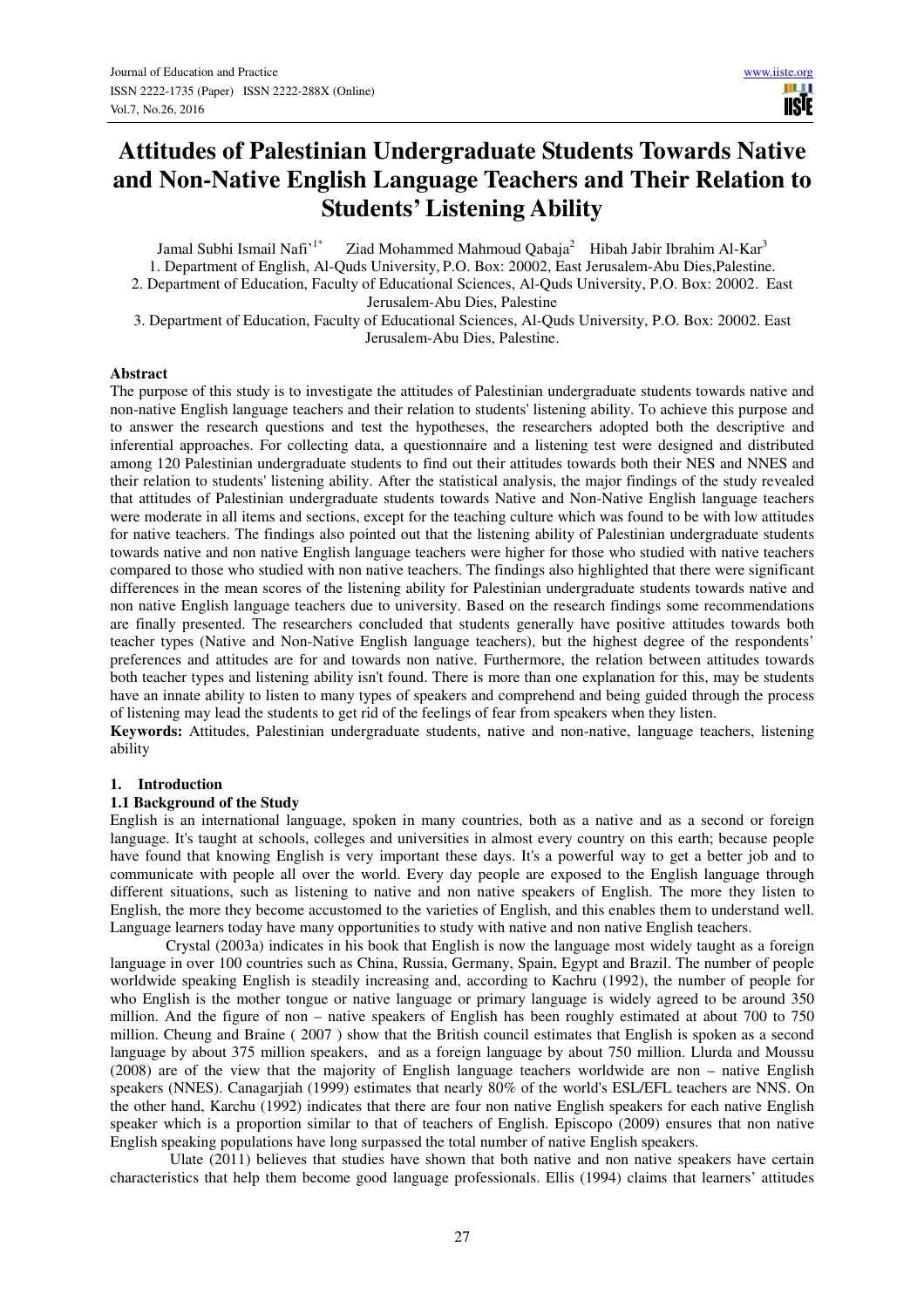have been identified as one set of variables of major importance. The attitudes are shaped by the social factors which influence the learner's outcome. There are both negative and positive attitudes towards L2 being learnt. Dörnyei and Csizér (2002) mention that a positive attitude facilitates foreign language learning, while a negative attitude acts as a psychological barrier against learning. According to Ferguson (2005), students' attitudes have been shown to have a profound impact on their SLA success. Attitudes stem from personal characteristics are intricately related to motivation and, are linked to beliefs.

And in the same context, attitudes could relate to listening comprehension in language classes. Gilakiani and Ahmadi (2011) state that it's evident that listening plays a significant role in the lives of people. Listening is even more important for the lives of students, since listening is used as a primary medium of learning at all stages of education. According to Major, Fitzmaurice, Bunta and Balasubramanian (2002), attitude is another possible reason for greater comprehensibly of Spanish speakers for Japanese and Chinese listeners. Positive attitudes increase comprehension; whereas, negative attitudes decrease comprehension.

The present study aims to examine the attitudes of Palestinian undergraduate students toward native and non-native English language teachers and the relation of those attitudes to students' listening ability. This issue contributes to significant developments in the teaching and learning of English as a foreign language. It also enlightens employers regarding the hiring of native and no-native English teachers.

# **1.2. Statement of the Problem**

While learning English as a foreign language, Arab students encounter several problems pertaining to their attitudes towards native and non native English language teachers, and they finish their university education with limited proficiency in English.

The researchers notice that the Palestinian undergraduate students have different beliefs and feelings about native and non native English language teachers, and they discover that these attitudes (beliefs and feelings) are directly associated with the students ' listening ability in language classes, which will influence the efficiency of the students in these classes. The researchers noticed this through teaching English to Arab students at Palestinian schools and universities, by way of example, not exhaustive enumeration and through the different studies which have been conducted to investigate students' attitudes toward native and non native English language teachers. Major, Fitzmaurice, Bunta and Balasubramanian (2002) believe that attitude is another possible reason for greater comprehensibly of Spanish speakers for Japanese and Chinese listeners. Positive attitudes increase comprehension; whereas, negative attitudes decrease comprehension. The studies that are conducted on Palestinian students' attitudes toward native and non native English language teachers and their relation to the students ' listening ability are rare, or may be non- existent, the researchers intend to investigate this issue by determining students' attitudes whether native or non-native English language teachers make better language teachers, and who or what students prefer and why.

## **1.3 Objectives of the Study**

This study aims to examine the attitudes of Palestinian undergraduate students toward native and non-native English language teachers and their relation to students' listening ability. This issue will contribute to significant developments in the teaching and learning of English as a foreign language. It will also enlighten employers regarding the hiring of native and no-native English teachers.

## **1.4 Questions of the Study**

To achieve its objectives, the study attempts to address the following questions:

1-What is the extent of attitudes for Palestinian undergraduate students towards native and non-native English language teachers?

2- Are those attitudes for Palestinian undergraduate students towards native and non-native English language teachers different due to gender?

3- Are those attitudes for Palestinian undergraduate students towards native and non- native English language teachers different due to the level of achievement?

4- Are those attitudes for Palestinian undergraduate students towards native and non- native English language teachers different due to university?

5- What is the extent of the listening ability for Palestinian undergraduate students towards native and non-native English language teachers?

6- Is this listening ability for Palestinian undergraduate students towards native and non- native English language teachers different due to gender?

7- Is this listening ability for Palestinian undergraduate students towards native and non- native English language teachers different due to the level of achievement?

8-Is this listening ability for Palestinian undergraduate students towards native and non- native English language teachers different due to university?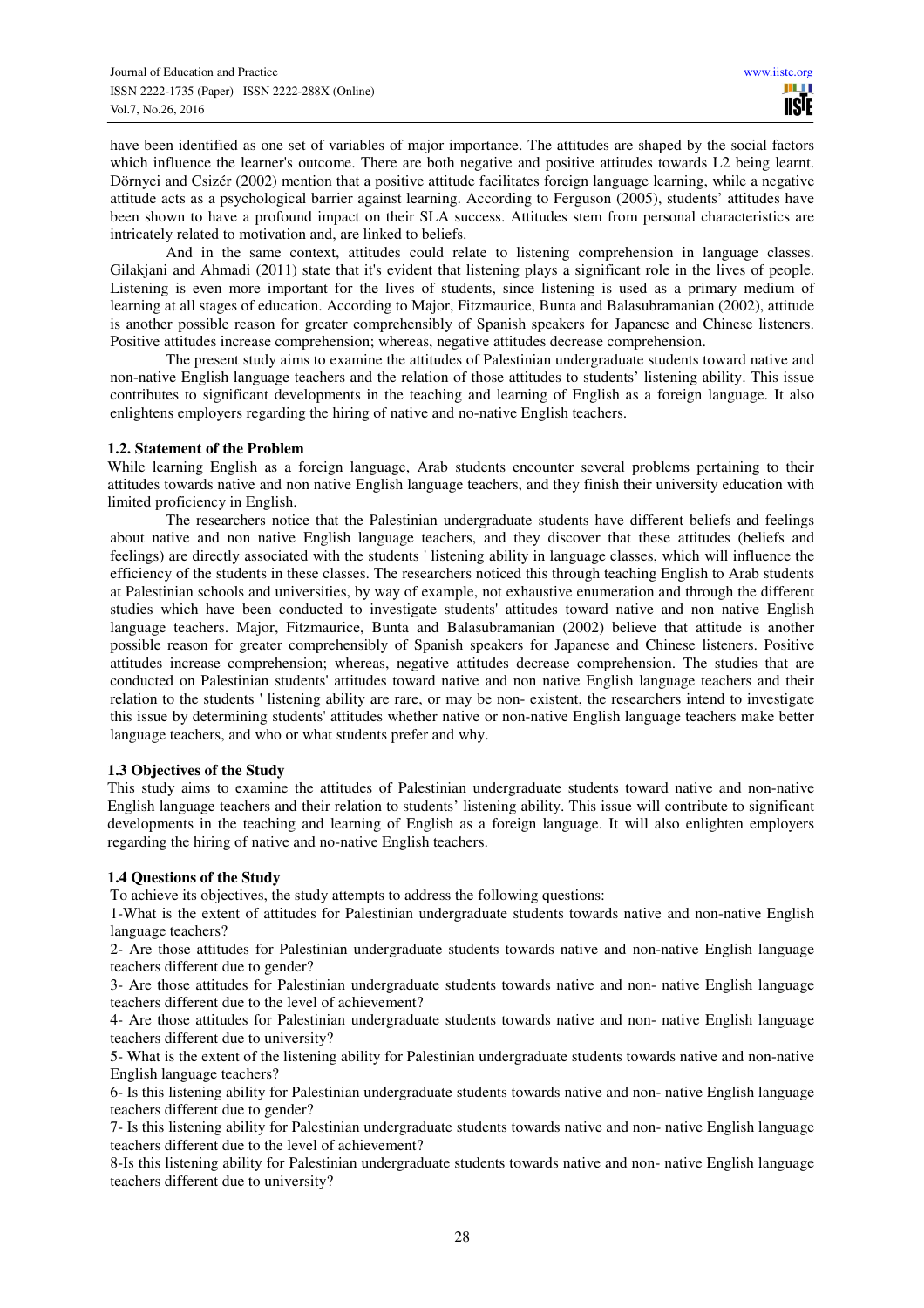9- Is there statistically significant correlation between Palestinian undergraduate students' attitudes towards native and non-native English language teachers and the students' listening ability?

# **1.5 Hypotheses of the Study**

1- There are no statistically significance differences at  $(\alpha < 0.05)$  in the mean scores of attitudes of Palestinian undergraduate students towards Native and Non-Native English language teachers due to gender.

2- There are no statistically significance differences at  $(\alpha \le 0.05)$  in the mean scores of attitudes of Palestinian Undergraduate Students towards Native and Non-Native English language tTeachers due to the level of achievement.

3- There are no statistically significance differences at  $(\alpha \le 0.05)$  in the mean scores of Attitudes of Palestinian undergraduate students towards Native and Non-Native English language teachers due to university.

4- There are no statistical significance differences at  $(\alpha \le 0.05)$  in the mean scores of the listening ability for Palestinian undergraduate students towards Native and Non- Native English language teachers due to gender.

5- There are no statistical significance differences at  $(\alpha \le 0.05)$  in the mean scores of the listening ability for Palestinian undergraduate students Towards Native and Non- Native English language teachers due to the level of achievement.

6- There are no statistical significance differences at  $(\alpha \le 0.05)$  in the mean scores of the listening ability for Palestinian undergraduate students Towards Native and Non- Native English language Teachers due to university.

7-There are no statistical significance relations at (α≤0.05) between Palestinian undergraduate students' attitudes toward Native and Non-native English language teachers and the students' listening ability.

## **1.6 Significance of the Study**

This is a very recent study. Researchers only began investigating issues related to non-native English speaking teachers in the 1990s, and studies on EFL students' attitudes became very visible in the literature at the start of this century. Research on native and non native English language teachers has recently become crucial. The results may help to inform teachers of the attitudes held by students. And if the students' attitudes are better understood, researchers, administrators and teachers will realize the beliefs and feelings students bring to the language classes, and can determine what kind of language classes' activities or methods that could challenge these beliefs. The current study leads researchers to do more studies, thinking of attitudes and their effect on comprehensibility.

# **1.7 Limitations of the Study**

The current study has the following limitations:

1- The study covers only undergraduate students in Bethlehem, and Al-Quds Universities.

2- The study is applied in the academic year 2015/2016.

3-The study is limited to both native and non-native teachers of English as a foreign language.

## **2. Literature Review and Related Studies**

## **2.1 Review of Literature**

Attitude, listening, Native and Non Native English language teachers are evidently lively topics, which have attracted the interest of many psychologists and researchers.

A discussion of attitudes is crucial due to the strong, undeniable interrelationship between attitudes and belief systems. The attitudes possessed by students and teachers are diverse and fall on a continuum. For some educators, attitude is simply a feeling, an opinion, a tendency or a mental state toward something or someone. Eagly and Chaiken (1993) see attitude as a "psychological tendency that is expressed by evaluating a particular entity with some degree of favor or disfavor" (p. 1). Also Singh (2003) says that attitude is used to express one's way of thinking, feeling or behaving. It is a preparation of readiness which influences persons to act in a certain way.

And, as for Education, Brown (2000) notes that teachers should recognize that all students possess positive and negative attitudes in varying degrees, and adds that the negative attitudes can be changed by thoughtful instructional methods. While Mendelsohn (1994) sees listening as the ability to understand the spoken language of native speakers. And, the concept of native speaker occupies a curious position in Applied Linguistics. There are many definitions of this term, it may be defined in the following six ways (Davies 2004): 1- The native speaker acquires L1 of which he/she is a native speaker in childhood. 2- The native speaker has intuitions about his/her idiolectal grammar. 3- The native speaker has intuitions about those features of standard language grammar. 4- The native speaker has a unique capacity to produce fluent spontaneous discourse which exhibits pauses mainly at clause boundaries, and which is facilitated by a huge memory stock of complete lexical items. 5- The native speaker has a unique capacity to write creatively. 6- The native speaker has a unique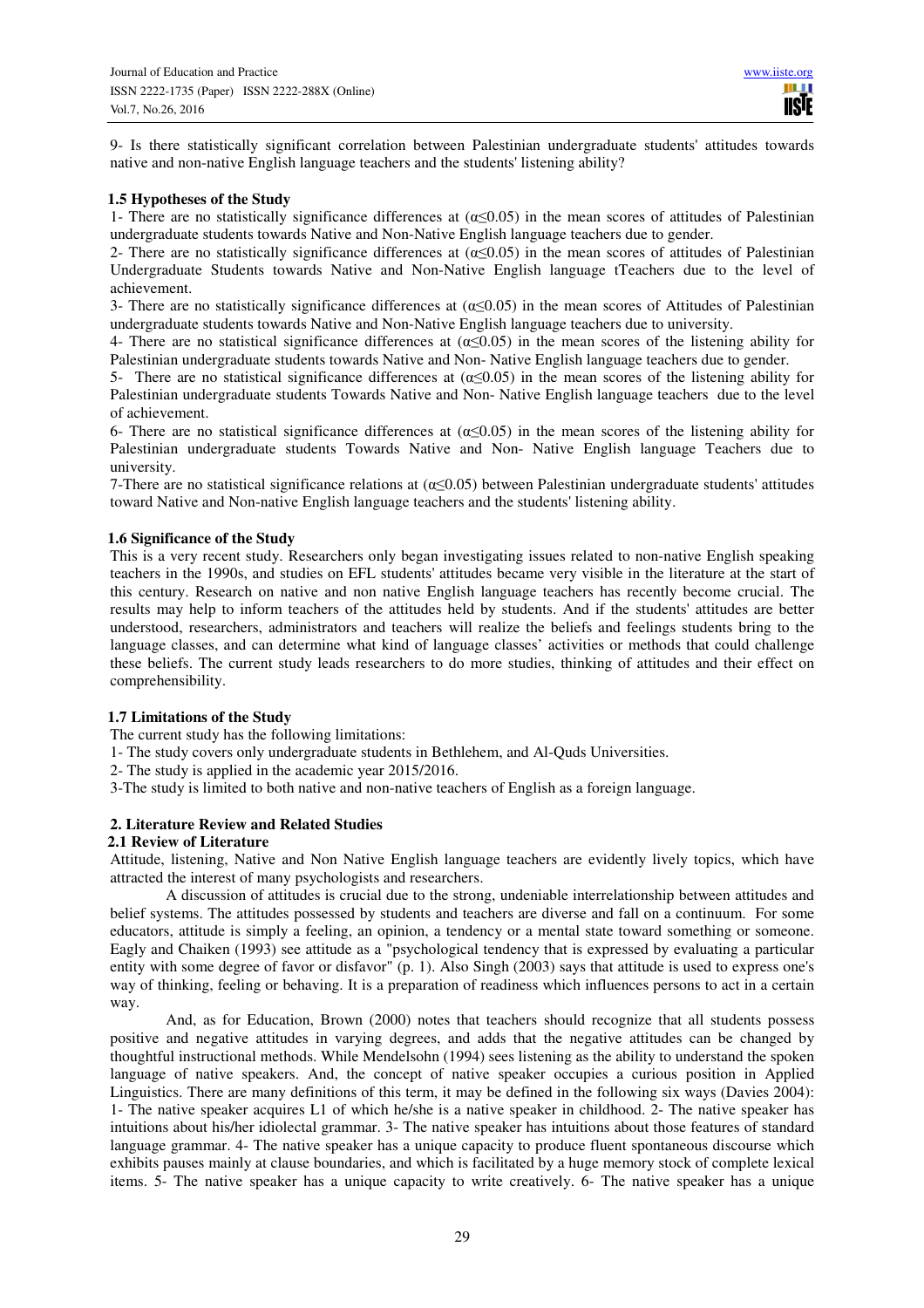capacity to interpret and translate into L1 of which she/he is a native speaker. However, Non-native speaker, as Moussu (2006) refers to "someone who has learned a language other than English as a first language, and is learning or has learned English as an additional language" (p. 8).

## **2.2 Native Speakers from Different Linguistic Perspectives**

And the concept of "nativeness" is controversial and has been defined in various ways. A native speaker is defined as an individual who acquired language since birth. However, foreign language users who champion English as a foreign language almost native-like is said to be near native. Medgyes (1999) used the term Pseudonative to categorize someone who is close to, but nevertheless not a native speaker of English. According to him, "Pseudo- native" speakers can be identified by their strange pronunciation. They have a lower level of idiomaticity than average and lack in conceptual knowledge. In addition, they depend on the repetitions and routine language, and awareness on cultural and contextual norm is limited. Lastly, Pseudo-native speakers are less coherent and consistent in judging their own production and other people's language. Moreover, there are other linguists who confirm that foreign language learners could not be as native speakers. Scovel's (1988) point of view is that it is impossible for any learner of a language after the critical period to become a native speaker, unless he or she is reborn again. It is impossible due to the fact that in order to be considered a native speaker of a language, an individual must satisfy the most salient criterion which are: acquire the language in early childhood and maintain the use of that language. Felix (1987) confirms that issue by saying that "adults usually fail to become native speakers" (p. 140); it is like saying that ducks fail to become swans. Adults could never become native speakers without being reborn. L2 learning may produce a L2 user who is like a native.

 Davies (1991) also concludes that non-native speakers of a language can become native speakers and master the intuition, grammar, spontaneity, creativity, pragmatic control, and interpreting quality of born native speakers. In the end, he explains "we cannot distinguish the non- native speaker from the native speaker except by autobiography" (p. 213). Lee (2005) confirms that being born in a place does not guarantee that the person will be a native speaker of the native area because the language that the individual speaks at home may not coincide with the language in the native area; children who are adopted in early childhood may not develop in the same linguistic environment of his or her birth place. And the researchers agree with Paikeday (1985) that being a native speaker is not a qualification for participating in the preparation of a dictionary, writing textbooks or teaching English.

Paikeday (1985) proposes the terms "proficient or competent to be substituted to "native". He suggests that using this term "proficient user of language" refers to all speakers who can successfully use it. And he concludes by saying that "the 'native speaker' in the linguist's sense of arbiter of grammaticality and acceptability of language … represents an ideal, a convenient fiction, or a shibboleth rather than a reality like Dick or Jane" (p. 85). And Edge (1988) suggests more or less accomplished users of English, which is similar as has been seen above to Paikeday's more or less proficient users of English. He points out that:

As far as the teaching of English is concerned, it seems more and more important that training and development should help us escape from the essentially nationalistic view of native speaker/ non-native speaker and get us involved in furthering an internationalist perspective in which users of English are simply more or less accomplished communicators. (p. 156)

A few years later, Rampton (1990) similarly proposed the term expert speaker and affiliation to include all successful users of a language. The purpose of using alternative terms in place of the native speaker is to shift not only the attention away from "who you are", but to focus the attention on what we are actually attempting to accomplish in language teaching communicative competence. Perhaps the use of alternative terms in the field of language teaching is to eliminate the native-non native speaker dichotomy.

## **2.3.1 Native and Non- Native Dichotomy**

The beginning of the dichotomy is believed to be one of the tenets created at the commonwealth conference on the teaching of English as a second language, held in Macarere, Uganda, in 1960. This controversial tenet stated that the ideal English teacher is a native speaker (Maum, 2002). Phillipson (1996) uses the phrase native speaker fallacy to refer to the unfair treatment of qualified non-native English speaking teachers (NNESTs). The Makarere tenet is flawed since people do not become qualified to teach English merely because it is their mother tongue, and much of the knowledge that native speakers bring intrinsically to ESL classroom can be learned by NNESTs through teacher training. Phillipson (1992) selects the designation "fallacy" also due to the glaring fact that "being a NS of a language is no guarantee that the teacher will be successful in teaching his/her language. Phillipson stresses that there is no scientific validity to support the assertion that NS are superior language instructors" (p. 115). Phillipson (1996) also points out that non native speakers can learn to use idioms appropriately, to appreciate cultural connotations of the language, and to determine whether a given language form is correct.

Ever since the assumption of NS superiority has become a controversial issue in the field of English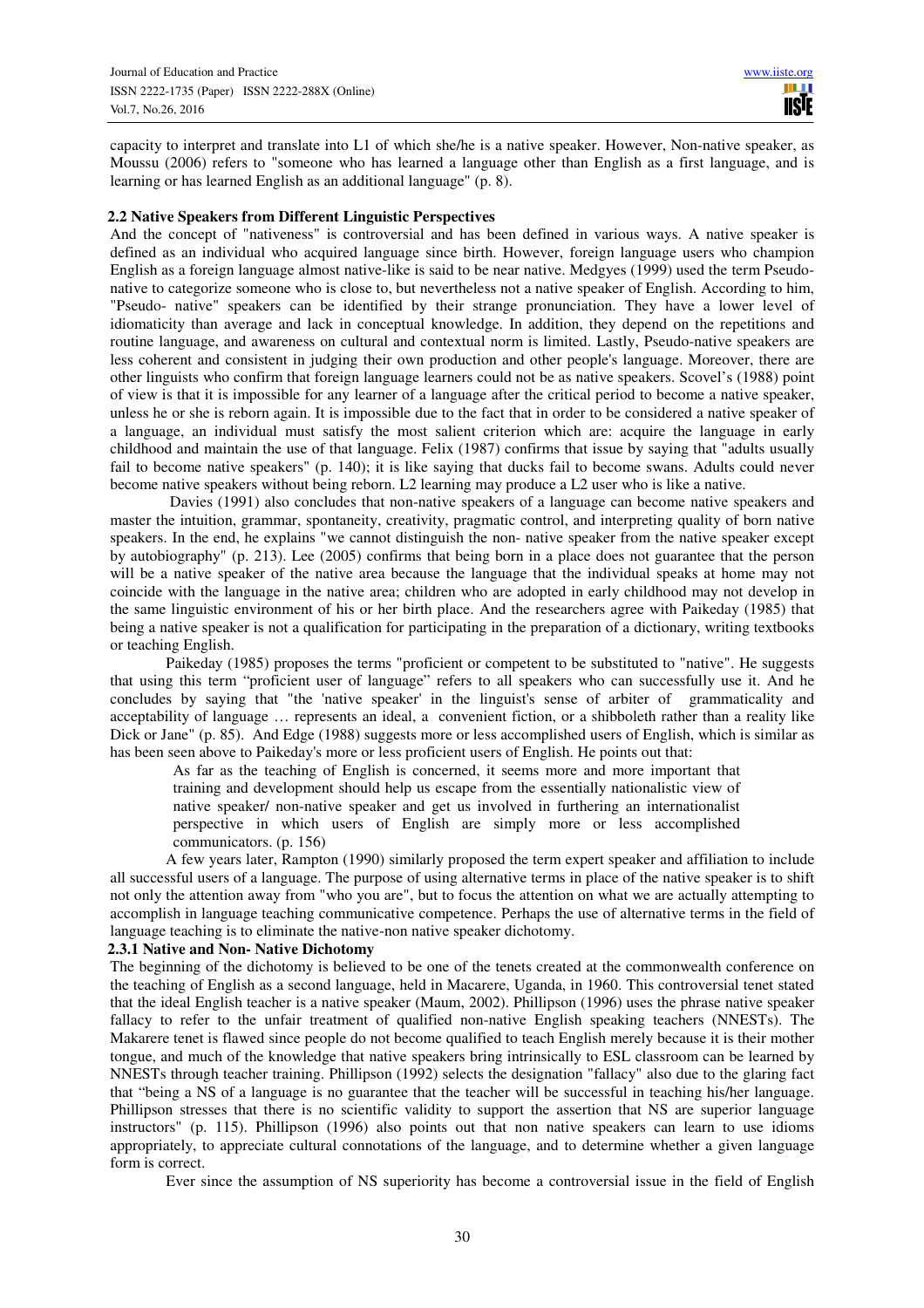language teaching. Much research has been conducted to explore the issue of NS/NNS dichotomy in language teaching. A colloquium organized by George Braine at 1996 teaching English to speakers of other languages convention, where NNS teachers expressed their experiences of unfair treatment due to the lack of NS status was well-received by other NNS teachers. This successful colloquium led to subsequent presentations and publications on the issue which had not been publicly discussed until then (e.g. Braine 1999, Medgyes 1992, 1994). "As a result, the issue of non native English teachers (NNET) has developed as an emerging field of research" (Meadows & Muramatsu, 2007, p. 97).

## **2.3.2 The Arguments Used to Attack the Legitimacy of the Native/Non-Native Dichotomy**

The appearance of the arguments used to attack the legitimacy was because of the numerous attempts (e.g. Davies 1991, Swales, 1993, etc.) which suggest that it does not make any sense to see the NS-NNS dichotomy as negative and contradictory. The arguments used to attack the legitimacy of this dichotomy are: first, every language user is in fact a native speaker of a given language, and therefore speakers cannot be divided according to whether they have a given quality (i.e. native speakers) or they do not have it (i.e. non native speaker), based on whether English is their first language or not (Nayar, 1994). The second argument also centers the discussion on English, and focuses on research on world Englishes and indigenized varieties of English around the world (Higgins, 2003). The central point here is that English has become an indigenized language in many of the countries that Kachru categorized as the outer circle (Kachru, 1976, 1981); therefore, English teachers in such countries cannot be dismissed as non-native speakers of English just because they do not speak a centre variety of the language.

## **2.3.3 Pros and Cons of Native and Non-Native English Language Speakers**

On the other hand, Davies (1991) confirms that the native speaker is indeed alive and kicking. Holliday (2005) sees that native speakerism leads to unfair favoritism that make NNETs suffer from I-am-not-a-native-speaker. In this respect, Braine (1999) reminds us that the commonly used excuse for the discrimination against NNETs is that students prefer to be taught by native speakers whom they regard as perfect or authentic language models, even though this view on whether students do actually show a general preference for NESTs seems to be questionable.

The notion that NS are the ideal language teachers has been questioned from a pedagogical point of view. Medgyes (1992) sees the ideal NS teacher is the one who has achieved a high degree of proficiency in the learner's mother tongues. And he also mentions while maintaining that NS teachers have an advantage because of their high proficiency in the target languages, argues that NNS teachers also have an advantage in serving as a good learning model. In accordance with this, Arva and Medgyes (1992) say that NESTs are excellent in a spontaneous language use in various settings; therefore, they are appropriate for teaching conversation, pronunciation and serve as the role model for students in these areas. Arva and Medgyes (2000) say that NNETs also argued that any NEST's stock of colloquial expressions, idioms, and phrasal verbs was comparably richer than any non NETs, so they can answer any question. On the other hand, Widdowson (1994) argues that "NS teachers have an advantage in the context of language use but not necessarily in the context learning" (p. 387). Also, some native speakers may lack proficiency or be fluent in marked vernacular or less known dialect.

As a type of reminder, and because of the complexity of the issue native and non native dichotomy, the terms *native/ non-native* [emphasis added] will still be used in this study.

## **2.4 Non-Native Speaker in Applied Linguistics**

The scale of NNS populations worldwide is enormous. NNS are estimated to outnumber their NS counterparts by three to one (Crystal, 2003b). In this context, Canagarajah (2005) confirms that 80 percent of English language teachers worldwide are thought to be NNESTs. The term non-native English speaking teachers (NNETs) has created a division among professionals in the ELT profession" (Maum, 2002, p. 2). Maum also argues that people who support the term believe it is necessary to distinguish between native and non native English speaking teachers because their differences are in fact, their strengths and should be recognized. Maum (2002) validates that those who oppose the dichotomy feel that differentiating among teachers based on their status as native or non- native perpetuates the dominance of the native speaker in ELT profession and contributes to discrimination in hiring practices. For some language professionals, the term non-native English speaker is frequently considered negative, because of comparing it to a native English speaker, which is usually thought of as positive. Some of the first reflections regarding the differences between native and non- native speaking ESL/EFL teachers came in the eighties. Edge (1988) believed in the importance of "real" models (that is, native speakers of ESL/EFL students' language) for students. In addition to speaking the language of the students natively, and sharing the cultural, social and emotional experience with the students these "real" models and have learned to speak English well.

Later in the early nineties, Medgyes wrote the first article in 1992 about the differences between native and non native English-speaking teachers. Medgyes proposes that the ideal NS teacher is one who has achieved a high degree of proficiency in the learners' mother tongue, but the ideal NNS teacher is the one who has achieved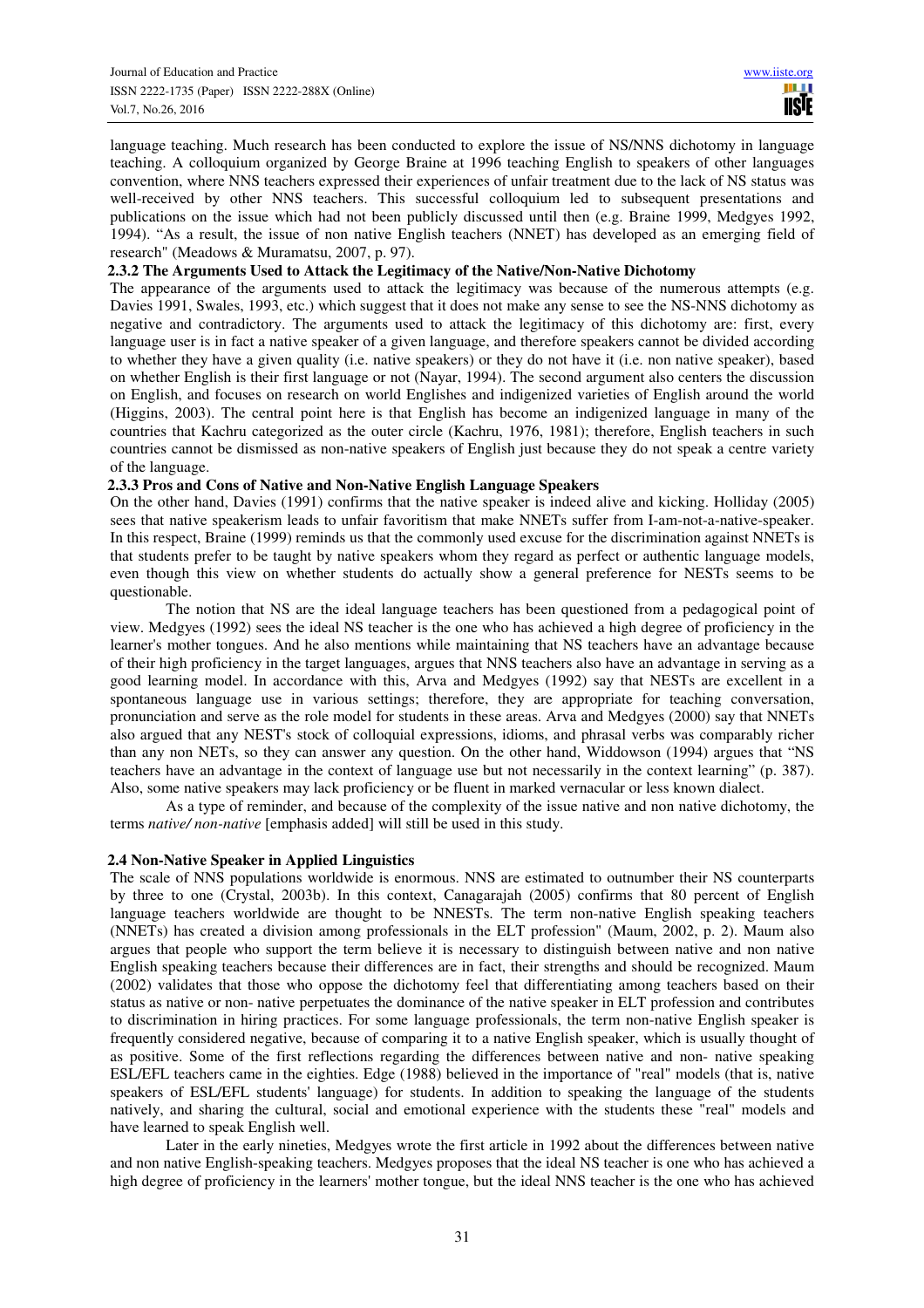near-native proficiency in English. And he argues that "non – native speakers can never achieve a native speaker's competence because they can never be as creative and original as those whom they learnt to copy" (pp. 342-343). Likewise, Cook (1999) asserts that only a small percentage of second language (L2) users may pass for native speakers, comparing the feat with becoming an Olympian, athlete or an opera singer. Medgyes (1992) also sees that NESTs and NNESTs reveal considerable differences in their teaching practices, and that most of the discrepancies are language related. Medgyes was one of the pioneers who brought the issue concerning NNESTs to the open. Medgyes (2001) points out that:

Superordinate terms 'native speaker and ' non native speaker' seem to persist in the language use of researchers and teachers alike. The reason for the perseverance of these terms may be that most teachers , as well as their students , do come from either English – speaking or non – English speaking countries; most of them are either native or non- native speakers of English. (p. 429)

Because every teacher is either a Native English Speaker (NES) or a Non – Native English Speaker (NNES), Medgyes also proposes four hypotheses based on this assumption:" 1- They differ in terms of language proficiency. 2- They differ in terms of their teaching behavior. 3- The discrepancy in language proficiency accounts for most of the difference found in their teaching behavior. 4- They can be equally good teachers on their own terms" (p. 434). Medgyes (1994) also confirms that NNESTs can be good learner models, having gone through the experience of learning English as a second or a foreign language as they have adopted language learning strategies during their own learning process, most likely making them better qualified to teach those strategies. On the other hand, some language professionals consider the term non- native English speaker negative, because of comparing it to native speaker, which is usually thought of as positive.

This sensitivity gives them the ability to anticipate their students' linguistic problems and places them at an advantage in teaching English. Kim (2002) suggests that NNETs can gain confidence as teachers by recognizing that language fluency is not the only factor affecting their qualification as teachers. NNS also bring numerous strengths to the classroom, and these strengths should be recognized. And in other meaning, NNS possess equally significant advantages for learners who wish to learn the target language.

## **2.4.1 Pros and Cons of Non- Native English Language Teachers**

Due to the degree to which English is being learned as L2 worldwide, and because the majority of English language teachers around the world are non-native speakers, native speakers will continue to become a minority. Medgyes (1994) establishes six hypotheses concerning non-native speakers' strengths. He establishes these hypotheses to overcome the presumed superiority of native English speaking teachers (NESTs). The first strength listed by Medgyes is the better learner model which NNS provide. Medgyes (1994) claims that NNESTs can provide good learner models, while NESTs make good language models. Secondly, NNS are able to teach language learning strategies.

Thirdly, Non-ESTs are able to supply more information about the English language. Fourthly, Non-NESTs are good anticipated and they could prevent language difficulties. Fifthly, Non-NESTs are more sensitive to their students. "They can be more responsive to the students' real needs. And they are in a position to set realistic aims for students...the teaching materials available and the examinations to be taken" (p. 439). And due to their deeper understanding of the prevalent circumstances, they are tougher than their native speaking colleagues. Finally, in English as a foreign language setting, Non-NESTs can use the students' first language to their advantage.

Phillipson (1996) considers NNESTs to be potentially the ideal ESL teachers because they had gone through the process of acquiring English as an additional language. While the disadvantage of non-native speakers is that most of them feel that their disadvantages mostly come from their lack of native-like proficiency and competency (Medgyes, 1992). Non-NESTs face a lot of challenges in their struggle for equal treatment in the ELT profession.

## **2.4.2 Challenges that Face Non – Native English Language Teachers**

Due to the native speaker fallacy, non-native teachers face a lot of challenges in their struggle for equal treatment in the ELT profession. Maum (2002) refers to two of them: accent and credibility in the workplace. The issue of accent in her has been the cause of employment discrimination practices in ESL programs in the United States and other countries. "teachers with non-native accents were perceived as less qualified and less effective and were compared unfavorably with their native – English – speaking colleagues" (Lippi-Green, 1997, as cited in Maum, 2002, p. 1). And the issue of credibility in the workplace is encountered by a lot of NNESTs in the classes where students are influenced by the unavoidable effect of the native speaker fallacy.

Some NNESTs say that "a lot of their students resented being taught by non native speaker until they were able to prove that they could be as effective as a native English speaking teacher "(p. 1). Also, (Barahona, Midy, Vaquerano, Zambrano & Arnad, 1996, as cited in Maum, 2002) found that " teachers who share the same language and cultural background as their students display an acute sensitivity to their students' needs and are better able to develop an effective curriculum and pedagogy" (p. 1).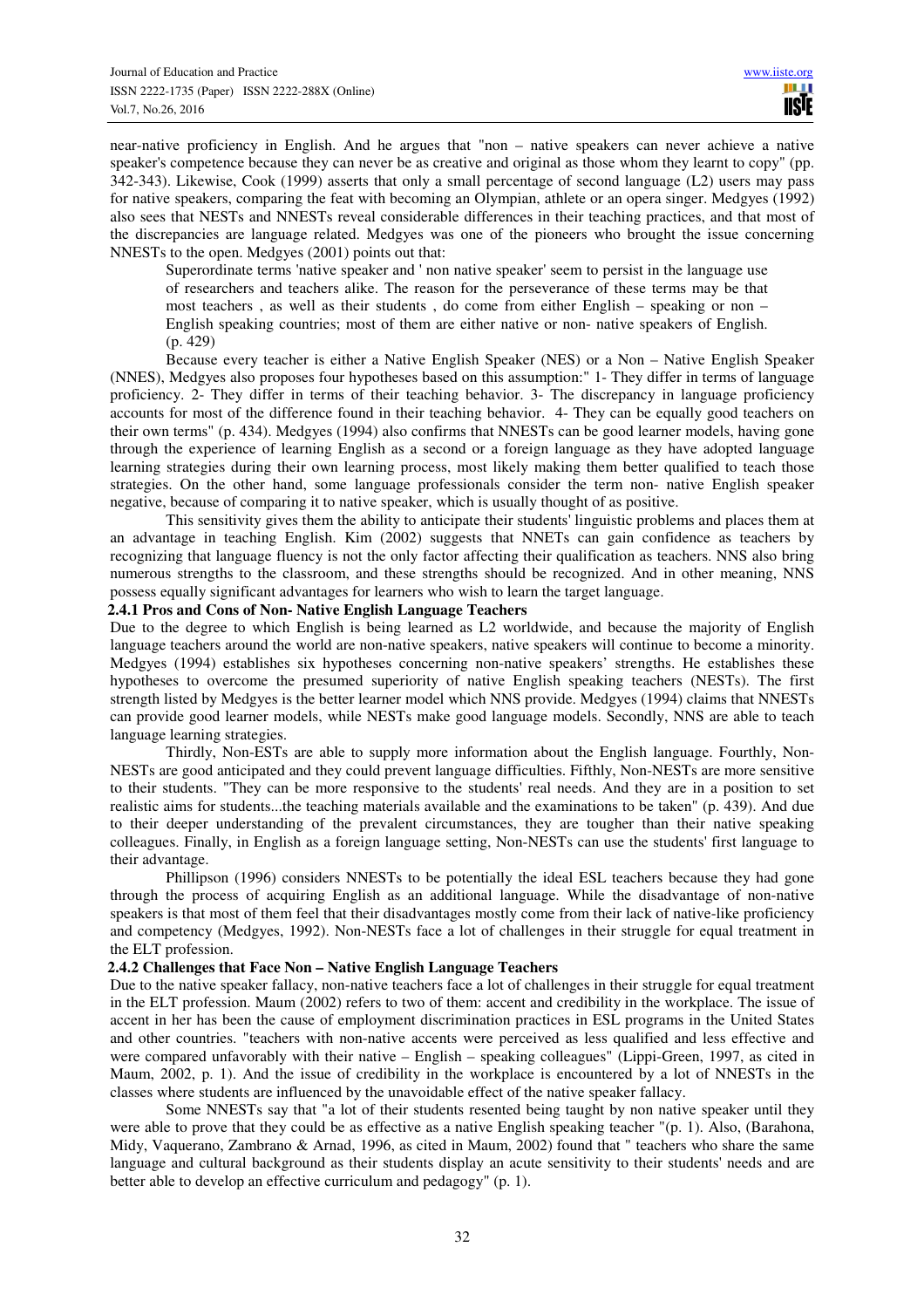## **2.5 Review of Related Studies**

Young (2014) aimed to investigate 125 Korean EFL university students' beliefs about native and non-native English speaking teachers: perceived strengths, weakness and preferences. The results of this study indicated that Korean students perceived NESTs and Korean English teachers as having both strengths and weaknesses and did not uniformly favor one teacher type over the other.

Similarly, in as study on 96 students, Cakir and Demirs (2013) aimed to unravel the participants' overall perceptions and attitudes of Turkish students towards native English-speaking and non-native English speaking instructors. It also aimed to make clear which skills are better taught by NESTs or NNESTs and whether the participants' perceptions vary according to their self-perception level in English. They find that there were significant differences between NES and NNES instructors. NESs were considered to reach to better levels in some language skills such as speaking, listening, pronunciation and vocabulary, while NNES instructors outshone with their skills in teaching grammar and building communication with their students. NES were also seen better sources of motivation.

Also, Liaw (2012) conducted a study at a private university in Northern Taiwan. She investigated 250 university students' attitudes toward native English speaking teachers (NESTs) and non-native English speaking teachers (NNESTs) and examined the fallacy of native speaking from a student perspective. The results of the study showed that language skills, purposes, and levels of learning affect students' selection of language teachers. Also, NNESTs were believed to be better at various aspects of learning, especially test preparation. In addition, this study examined NESTs and NNESTs from student perspective and reminds English educators and present that they should re-examine the role and influence of NESTs, especially in English as a foreign language contexts.

Wach (2012) aimed to investigate the attitudes of 234 Polish English majors' attitudes towards NS and ELF pronunciation norms in learning and teaching English. The participants were enrolled in years 1 to 3 in the B.A program. The researchers collected the data via two-part questionnaire. The findings of the study revealed a strong preference for native-like pronunciation models in the subjects' own language developed and a less strong preference for such models in pronunciation teaching at all level of proficiency. Moreover, the findings suggest that the intensity of pronunciation training and the level of awareness of native-speaker pronunciation models played an important role in shaping the subjects' attitudes toward native- like and ELF pronunciation norms.

 For instance, Alseweed (2012) indicates that there are significant differences in the respondents' perceptions in favor of NESTs. Students showed more preferences for NESTs as they go to higher levels. The respondents showed moderately favorable attitudes towards NNESTs who provide a series learning environment and a favorable response to learners' needs.

Likewise, Sung (2009) investigates whether students do show a preference for native English speaking teachers (NESTs), and to examine specifically Hong Kong secondary school students' attitudes towards both of these teachers, NESTs and NNESTs. And the study reveals that Hong Kong secondary school students show favorable attitudes towards both NNESTs and NESTs, and that they do not necessarily prefer NESTs over NNESTs. NESTs are perceived as good oral teachers who use interesting and varied teaching methods, they are not preferred as their grammar teachers, while NNESTs are considered by students to competent grammar teachers who show care for them, but are perceived to use less interesting and diverse teaching methods.

Waston and Pojanapunya (2009) aimed at investigating the attitudes towards NESTs and non- NESTs of 261 university students in Thailand. The results indicate that attitudes towards native and non-native teachers are complex with an explicit preference for native speaker teachers, but no implicit preference and warmer explicit feelings towards non- native speaker teachers. Subjects showed no difference in their implicit attitudes between NESTs and non-NESTs. However, generally, neither explicit nor implicit, attitudes are affected by whether subjects had previous learning experiences with NESTs, and explicit attitudes are not related to implicit attitudes.

In the same context, Al-Omarani (2008) investigated perceptions and attitudes of Saudi ESL and EFL students towards native and non native English speaking teachers. He indicates that the native and non- native English speaking teachers can offer many advantages, and that training programs can be more aware of areas that should be developed by the inclusion of both types of instructors.

Also, Incecay and Atay (2008) find that the majority of students chose natives as better English teachers for these reasons: 1) many students indicated that they felt free when studying with a NT because of having freedom to call the NT by name as well as the NT'S flexibility with grammar mistakes while talking. Also, NT'S spending time with their students out of class which was appreciated by Turkish students. 2) Many students talked about the freedom provided by the NTS during class time. 3) The students felt more confident in initiating a conversation in the NT'S lesson. However, in the NNT'S classroom, the ratio of the teacher-student in terms of conversation initiation was much lower. In addition, they find that students tried to give longer answers in the NTs' lessons however, in the NNTs' lessons students generally gave short answers with one or two words.

Similarly, Moussu (2006) investigated 1040 ESL students' attitudes towards NESTs and NNESTs. The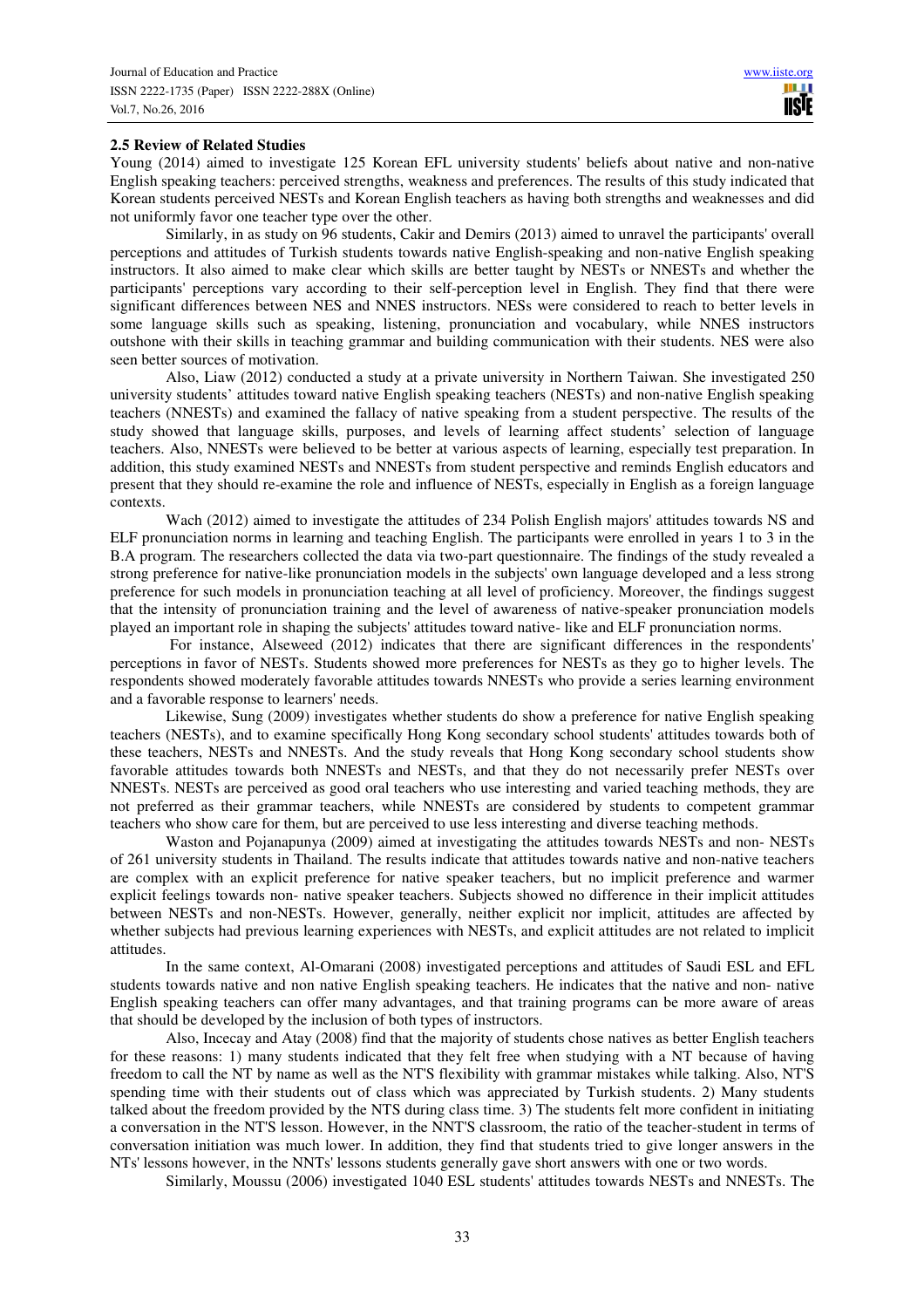results showed that students' attitudes were more positive towards NESTs than towards NNESTs, although students taught by NNESTs held a significantly more positive attitude towards NNESTs in general than students taught by NESTs. Positive attitude towards NESTs and NNESTs increased significantly with time and exposure. Results also showed that those students' and teachers' first languages, among others, strongly influenced students' responses. Additionally, NNESTs were not necessarily seen as grammar experts, but could be esteemed listening/speaking teachers.

Furthermore, Moussu and Braine (2006) investigated 88 university students' attitudes towards nonnative English language teachers. The results showed that the students appear to have had a positive attitude towards their NNESTs at the beginning of the semester. Most students agreed that NNESTs had as much authority in the classroom as NESTs that they respected and admired their teacher, that they would recommend this teacher to their friends, that they expected the class would be a positive experience and that the teacher would be good for them. Most students disagreed with the statements that NNESTs had difficulties in understanding and responding to their students and they should not be allowed to teach ESL. From the students' viewpoint, the only negative aspect of the NNESTs was their lesser level of knowledge about the US culture. Some findings indicated that Korean and Chinese students tended to have more negative attitudes towards NNESTs. And, the students from different national linguistic backgrounds responded differently when asked if they admired and respected their teacher because of his/her being a nonnative.

Sekigawa et al. (2003) analyze the attitude of the students toward NSs of English and NNSs (= Japanese) and what skills they expect to learn from NS and NNS teachers. They indicate that although NNS teachers feel they can accommodate students' needs, there is still a preference for NS teachers among students based on the stereotypical images of NSs. Many of the students' favorable comments about NS teachers attribute to their native speaker's pronunciation and the unfavorable comments about NNS teachers refer to their grammar-centered teaching and inadequate target language abilities.

Liang (2002) investigated the opinions of 20 ESL students towards six ESL teachers. She selected five of them to be non-native English speaking teachers from different backgrounds and one to be a native English speaking teacher. She gathered the data via questionnaires that contained questions which asking students for their opinions about their teachers' accents. She finds that the students held positive attitudes toward the teachers and believed that accent was not as problematic as expected. Moreover, personal and professional features, such as being interesting, being prepared, being qualified, and being professional played a central role in students' opinions of their teachers.

Some studies connect attitude to listening ability. For example,

Karim and Maryam (2014) revealed that the listeners to the non-native input outperformed those who listened to a native speaker. And indicate that students preferred the use of non- native input in listening tests. Moreover, considering gender as a moderator variable, a statistically significant main effect was found for gender, that is gender does play a significant role as a moderator variable. In other words, female test-takers performed better than males in both conditions.

 Fraser and Kelly (2012) find correlation between a negative attitude toward other ethnicities and ability to correctly transcribe foreign-accented speech, with a stronger correlation between a negative attitude and comprehensibility.

Moreover, Butler (2007) failed to find any differences in students' performance in terms of comprehension. However, Korean children thought that the American-accented English guise had better pronunciation, was relatively more confident in her use of English, would focus more on fluency than on accuracy and would use less Korean in the English class. The students also expressed a preference to have the American-accented English guise as their English teacher.

Lindemann (2002) indicated that the relationship between attitude and comprehension is mediated by the native speakers' choice of strategies. And the results also indicated that there was a direct relationship between attitude and perceived success of interactions.

Finally, Gill's (1994) indicated that students were more positive towards teachers with standard North American accents. The level of accentedness affected comprehension that is, the respondents remembered more information from North American teachers than from British or Malaysian ones. However, no significant differences were observed between the British and Malaysian accents. Stereotypes were also shown to play no role on their perception formation or comprehension. This study confirmed that North American respondents were ethnocentric and a scribed higher or more positive attitudes to accents similar to their own.

# **3. Methods**

# **3.1 Population and Sample of the Study**

The population of the study consisted of all undergraduate students at Bethlehem and Al-Quds Universities. From this population a fit sample of 121 undergraduate students from these universities were randomly selected to respond to the questionnaire and the listening test. The sample was distributed according to the independent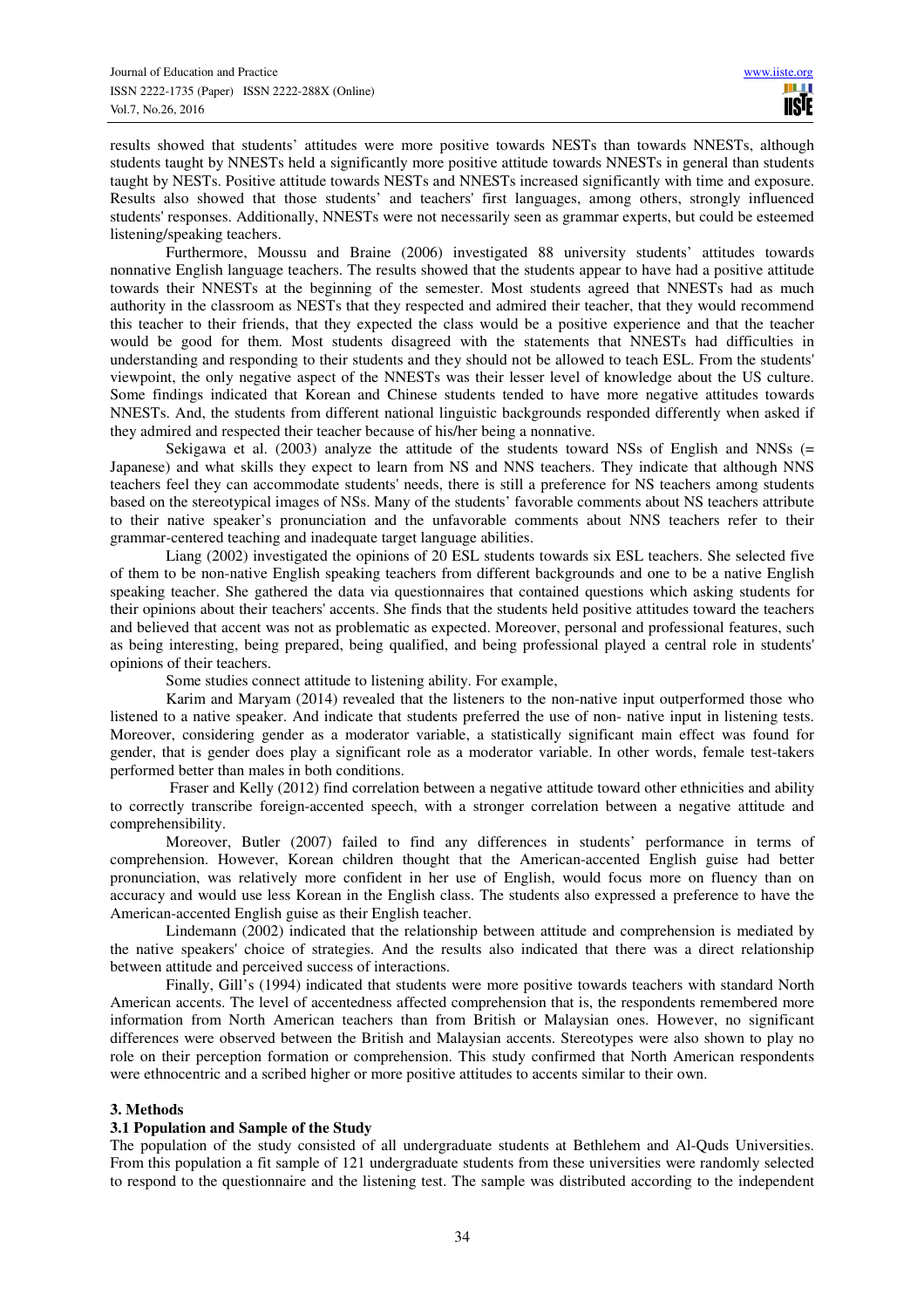variables of: gender, age, mother tongue, academic specialty, university, studied English with NT & NNT, and level of achievement.

| Variables                            |                             | Frequency | <b>Valid Percent</b> | missing |
|--------------------------------------|-----------------------------|-----------|----------------------|---------|
| Gender                               | Male                        | 56        | 47.1                 |         |
|                                      | Female                      | 63        | 52.9                 |         |
|                                      | 18-22                       | 116       | 96.7                 |         |
| Age                                  | 23-29                       | 4         | 3.3                  |         |
|                                      | Arabic                      | 113       | 94.2                 |         |
| Mother tongue                        | English                     | 7         | 5.8                  |         |
|                                      | Arabic                      | 34        | 28.3                 |         |
| <b>Academic Specialty</b>            | English                     | 16        | 13.3                 |         |
|                                      | Other                       | 70        | 58.3                 |         |
|                                      | <b>Bethlehem University</b> | 71        | 59.2                 |         |
| University                           | Al-Quds University          | 41        | 40.8                 |         |
|                                      | Yes                         | 66        | 55.0                 |         |
| Have you studied with NT?            | N <sub>o</sub>              | 54        | 45.0                 |         |
|                                      | Yes                         | 113       | 94.2                 |         |
| Have you studied with NNT?           | N <sub>o</sub>              | 7         | 5.8                  |         |
|                                      | Yes                         | 59        | 49.2                 | --      |
| Have you studied with both teachers? | N <sub>o</sub>              | 61        | 50.8                 |         |
|                                      | Low                         | 10        | 8.3                  |         |
|                                      | Accepted                    | 39        | 32.5                 |         |
| Achievement                          | Good                        | 36        | 30.0                 |         |
|                                      | very good                   | 35        | 29.2                 |         |

Table (3.1): Sample distribution according to the independent variables:

# **3.2 Instruments of the Study**

The researchers used the following instruments to achieve the purpose of the study:

1- A Questionnaire has been designed to examine the participants' attitudes towards native and non-native English language teachers. The questionnaire consisted of three sections with 31 items extracted from some instruments that used in related studies such as Moussu (2006), Cakir and Demirs (2013) and Brown (2013). The researchers modified some items and other ones were better to be added to fit the situation of Palestinian students who are studying English as a foreign language. The researchers designed the questionnaire in the form of a five-point Likert scales ranging from strongly agree to strongly disagree. The questionnaire was given to students in English. Valuable instruction and assistance was offered during the whole process. The questionnaire was distributed among 121 undergraduate students from different majors. All copies were filled out and returned to the researchers.

## 2- Listening Test

The test was designed to examine whether the attitudes influence students' comprehensibility. The participants listened to native/non-native English language teachers' accented speech, and then they were asked to answer the given questions. The test consisted of two parts. These two parts included comprehension percentage of the speech, determine whether the speaker is a Native or a Non- Native English speaker and decide whether the statements are true or false. It should be noted that in the first part, the speaker was Native English, and in the second and last parts, the speaker was a Non-Native English.

Table (3.2): shows the comparisons between students who studied with native and non-native teachers in the percentages of the understanding of the audio they have listened to.

| Teachers   | percent of understanding | Frequency      | Valid Percent |
|------------|--------------------------|----------------|---------------|
|            | $0\%$                    |                | $0.9\%$       |
|            | 10%                      |                | $0.9\%$       |
|            | 30%                      |                | $0.9\%$       |
| Non-Native | 54%                      | 9              | $8.0\%$       |
|            | 57%                      |                | $0.9\%$       |
|            | 76%                      | 19             | 16.8%         |
|            | 88%                      | 36             | 31.9%         |
|            | 100%                     | 45             | 39.8%         |
|            | 54%                      | $\overline{4}$ | $6.1\%$       |
| Native     | 76%                      | 11             | 16.7%         |
|            | 88%                      | 16             | 24.2%         |
|            | 100%                     | 35             | 53.0%         |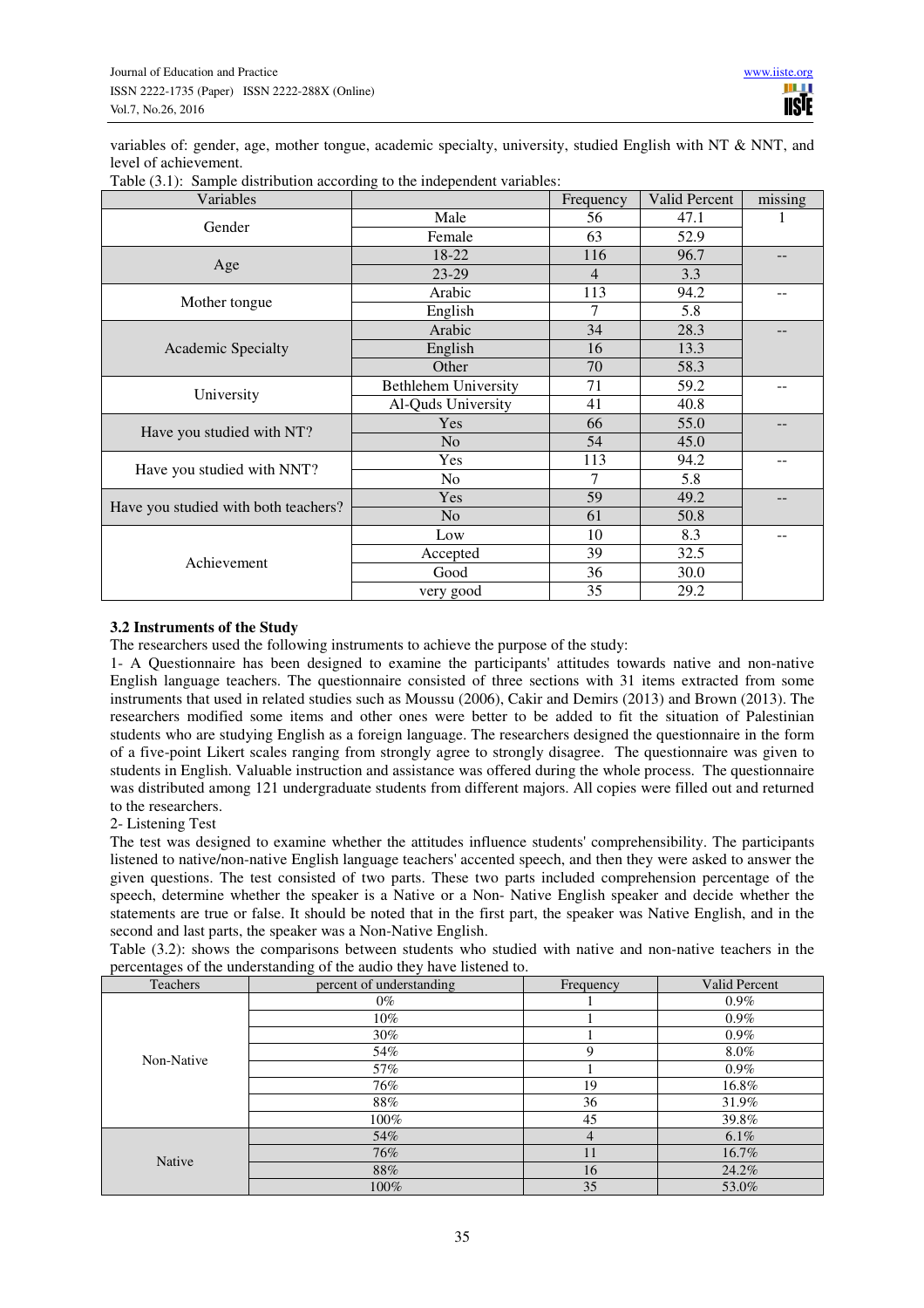# **3.4 Validity of Instruments**

To ensure that the content of the questionnaire and the listening test are valid, these instruments were handed to a jury of five professional doctors in the field at Al-Quds, and Bethlehem Universities. The panel of judges was asked to evaluate the appropriateness of the instruments to the whole purpose of the study. They accepted the items and the parts of the questionnaire and listening test, but they asked the researchers to follow some modifications. The researchers had taken them into account, and the final instruments were improved and distributed to the participants.

# **3.5 Reliability of Instruments**

A technique of a test-retest was used to ensure the reliability of the questionnaire and the listening test. Sixteen students, who were excluded from the main sample, were selected to respond to the items of the two instruments. The period between the test and retest was two weeks. In the first time Cronbach 's Alpha for the questionnaire was ( 0.819) and the second time it was (0.797). The value of Pearson's correlation coefficient between the pre and post tests was (0.636). And then the reliability of the test was accounted, which was (0.78). The results indicated that these values are acceptable and suitable for conducting such a study.

# **3.6 Design of the Study**

The current study adopted the descriptive statistical method. After collecting the data, the researchers used the analytical-statistical method to answer the questions of the study and interpret the results.

# **3.7 Variables of the Study**

1- Independent Variables: Gender (Female/Male) level of achievement and university

2- Dependent Variables: Attitudes of Palestinian undergraduate students toward native and non native English language teachers and their relation to students' listening ability.

# **3.8 Data Analysis**

 In order to analyze the data, the researchers used statistical techniques, Statistical Package for Social Science (SPSS), descriptive statistics (means, frequencies and percentages and inferential statistics (Independent T-test ANOVA and Tukey test)

# **4. Results of the Study**

The results listed below answer the research questions and hypotheses of the study:

Research question 1: What is the extent of attitudes for Palestinian undergraduate students towards Native and Non-Native English language teachers?

As shown in table 1 below, most of the participants' attitudes towards Native and Non- Native English language teachers were moderate in all items, except for the Teaching culture, it was found to be with low attitudes for the native teacher; its mean is (2.28).

| Teachers   | <b>Sections</b>                           |     | Mean | Std. Deviation | Degree   |
|------------|-------------------------------------------|-----|------|----------------|----------|
| Non-Native | Teaching the language                     | 116 | 2.53 | 0.51           | Moderate |
|            | Interaction between teachers and students | 116 | 2.42 | 0.53           | Moderate |
|            | Teaching culture                          | 116 | 2.69 | 0.90           | Moderate |
|            | Total degree                              | 116 | 2.52 | 0.47           | Moderate |
|            | Teaching the language                     | 63  | 2.35 | 0.64           | Moderate |
|            | Interaction between teachers and students | 63  | 2.37 | 0.64           | Moderate |
| Native     | Teaching culture                          | 63  | 2.28 | 0.96           | Low      |
|            | Total degree                              | 63  | 2.35 | 0.59           | Moderate |

**Research question 2:** Are those attitudes for Palestinian undergraduate students towards native and non-native English language teachers different due to gender?

The researchers developed the following hypothesis to answer the question:

There are no statistically significance differences at  $(a \le 0.05)$  in the mean scores of attitudes of Palestinian undergraduate students towards native and non-Native English language teachers due to gender.

Table 2 below shows that the level of significance for the differences in attitudes of Palestinian undergraduate students towards Native English language teachers due to gender is 0.494 and for the differences in attitudes of Palestinian undergraduate students towards Non-Native English language teachers is 0.517. Noticeably the results are higher than  $(\alpha, 0.05)$ , and this means that there are no statistically significance differences in the mean scores of attitudes due to gender.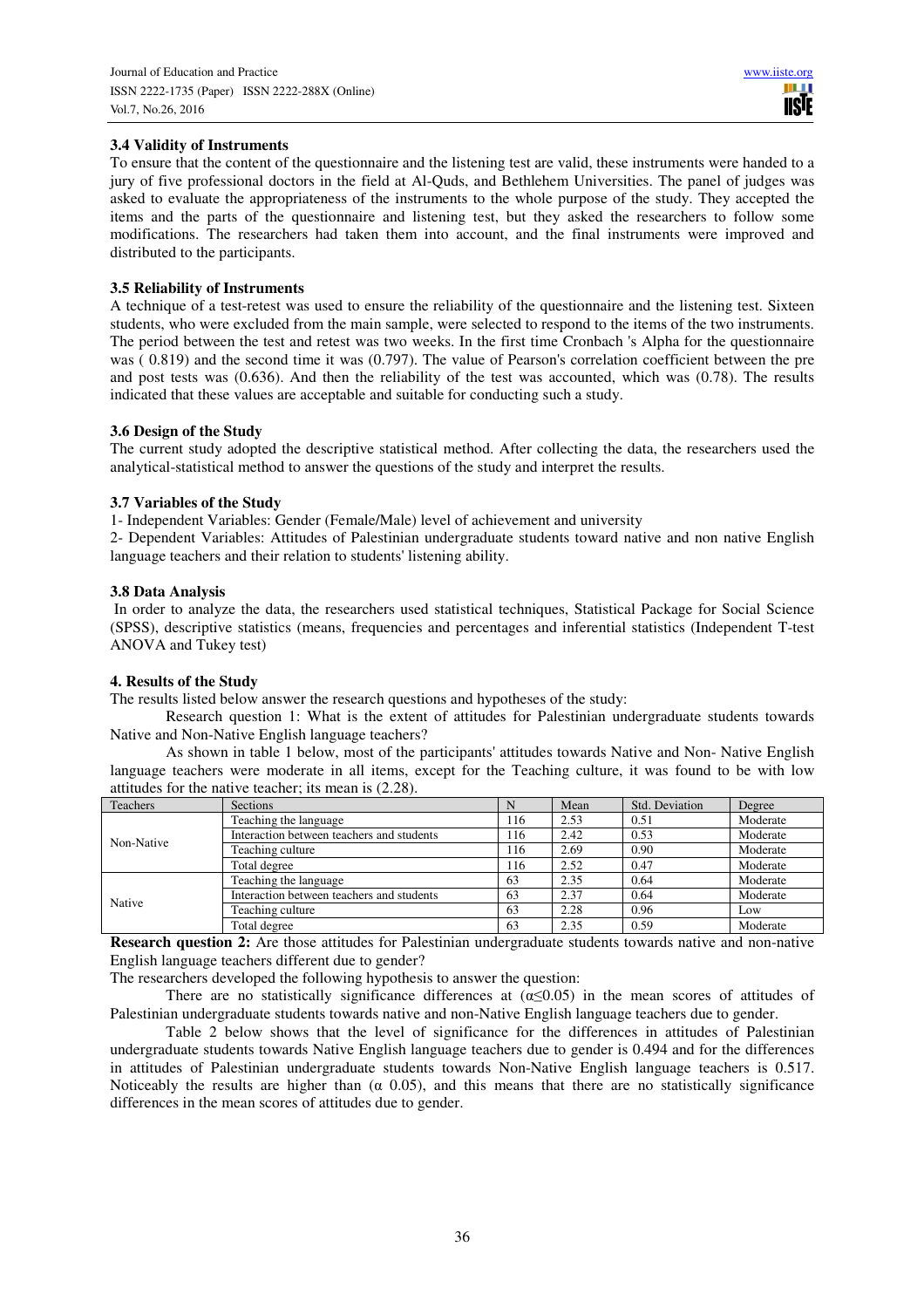| <b>Teachers</b> | Items                                     | Gender | N  | <b>Mean</b> | <b>Std. Deviation</b> | Df  |       | Sig.  |
|-----------------|-------------------------------------------|--------|----|-------------|-----------------------|-----|-------|-------|
|                 | <b>Teaching the language</b>              | Male   | 54 | 2.54        | 0.51                  | 113 | 0.226 | 0.822 |
|                 |                                           | Female | 61 | 2.52        | 0.51                  |     |       |       |
|                 | Interaction between teachers and students | Male   | 54 | 2.51        | 0.56                  | 113 | 1.839 | 0.068 |
|                 |                                           | Female | 61 | 2.33        | 0.49                  |     |       |       |
| non-native      |                                           | Male   | 54 | 2.69        | 0.87                  | 113 | 0.013 |       |
|                 | <b>Teaching culture</b>                   | Female | 61 | 2.68        | 0.92                  |     |       | 0.990 |
|                 | <b>Total degree</b>                       | Male   | 54 | 2.55        | 0.48                  |     | 0.686 | 0.494 |
|                 |                                           | Female | 61 | 2.49        | 0.47                  | 113 |       |       |
|                 | <b>Teaching the language</b>              | Male   | 27 | 2.39        | 0.74                  | 61  | 0.524 | 0.602 |
|                 |                                           | Female | 36 | 2.31        | 0.56                  |     |       |       |
|                 | Interaction between teachers and students | Male   | 27 | 2.46        | 0.70                  | 61  | 0.963 | 0.340 |
| <b>Native</b>   |                                           | Female | 36 | 2.30        | 0.59                  |     |       |       |
|                 |                                           | Male   | 27 | 2.33        | 1.14                  | 61  | 0.375 | 0.709 |
|                 | <b>Teaching culture</b>                   | Female | 36 | 2.24        | 0.82                  |     |       |       |
|                 |                                           | Male   | 27 | 2.41        | 0.72                  |     |       | 0.517 |
|                 | <b>Total degree</b>                       | Female | 36 | 2.30        | 0.48                  | 61  | 0.653 |       |

**Research question 3:** Are those attitudes for Palestinian undergraduate students towards native and non- native English language teachers different due to the level of achievement?

The researchers developed the following hypothesis to answer the question: There are no statistically significance differences at  $(\alpha \le 0.05)$  in the mean scores of attitudes of Palestinian undergraduate Students towards native and non-native English language teachers different due to level of achievement

As can be seen in Table 3, the level of significance for the differences in attitudes of Palestinian Undergraduate Students towards Native English language teachers due to level of achievement is (0.994) and for the differences in attitudes of Palestinian Undergraduate Students towards Non-Native English language teachers is (0.818); this indicates that there no statistically significance differences in the mean scores of attitudes due to level of achievement.

| <b>Teachers</b> | Items                                     |                       | Sum of Squares | Df  | Mean Square | $\mathbf{F}$ | Sig.  |
|-----------------|-------------------------------------------|-----------------------|----------------|-----|-------------|--------------|-------|
|                 |                                           | Between Groups        | 0.376          | 3   | 0.125       |              |       |
|                 | Teaching the language                     | Within Groups         | 29.190         | 112 | 0.261       | 0.481        | 0.696 |
|                 |                                           | Total                 | 29.565         | 115 |             |              |       |
|                 |                                           | <b>Between Groups</b> | 0.828          | 3   | 0.276       |              |       |
|                 | Interaction between teachers and students | Within Groups         | 31.055         | 112 | 0.277       | 0.996        | 0.398 |
| Non-Native      |                                           | Total                 | 31.883         | 115 |             |              |       |
|                 |                                           | Between Groups        | 0.230          | 3   | 0.077       |              |       |
|                 | Teaching culture                          | Within Groups         | 92.248         | 112 | 0.824       | 0.093        | 0.964 |
|                 |                                           | Total                 | 92.478         | 115 |             |              |       |
|                 |                                           | <b>Between Groups</b> | 0.209          | 3   | 0.070       |              | 0.818 |
|                 | Total degree                              | Within Groups         | 25.202         | 112 | 0.225       | 0.310        |       |
|                 |                                           | Total                 | 25.411         | 115 |             |              |       |
|                 | Teaching the language                     | Between Groups        | 0.093          | 3   | 0.031       |              | 0.975 |
|                 |                                           | Within Groups         | 25.406         | 59  | 0.431       | 0.072        |       |
|                 |                                           | Total                 | 25.499         | 62  |             |              |       |
|                 |                                           | <b>Between Groups</b> | 0.167          | 3   | 0.056       |              |       |
|                 | Interaction between teachers and students | Within Groups         | 25.003         | 59  | 0.424       | 0.131        | 0.941 |
| Native          |                                           | Total                 | 25.170         | 62  |             |              |       |
|                 |                                           | Between Groups        | 1.222          | 3   | 0.407       |              |       |
|                 | Teaching culture                          | Within Groups         | 56.158         | 59  | 0.952       | 0.428        | 0.734 |
|                 |                                           | Total                 | 57.379         | 62  |             |              |       |
|                 |                                           | <b>Between Groups</b> | 0.030          | 3   | 0.010       |              |       |
|                 | Total degree                              | Within Groups         | 21.806         | 59  | 0.370       | 0.027        | 0.994 |
|                 |                                           | Total                 | 21.837         | 62  |             |              |       |

**Research question 4:** Are those attitudes for Palestinian undergraduate students towards native and non- native English language teachers different due to university?

The researchers developed the following hypothesis to answer the question: There are no statistically significance differences at  $(\alpha \le 0.05)$  in the mean scores of attitudes of Palestinian undergraduate students towards native and non-native English language teachers due to university**.** 

As shown in Table 4, the level of significance for the differences in attitudes of Palestinian undergraduate students towards Native English language teachers due to university is (0.884), and as for the differences in Attitudes of Palestinian Undergraduate Students Native English language teachers is (0.486). This means that there are no statistically significance differences) in the mean scores of attitudes due to university.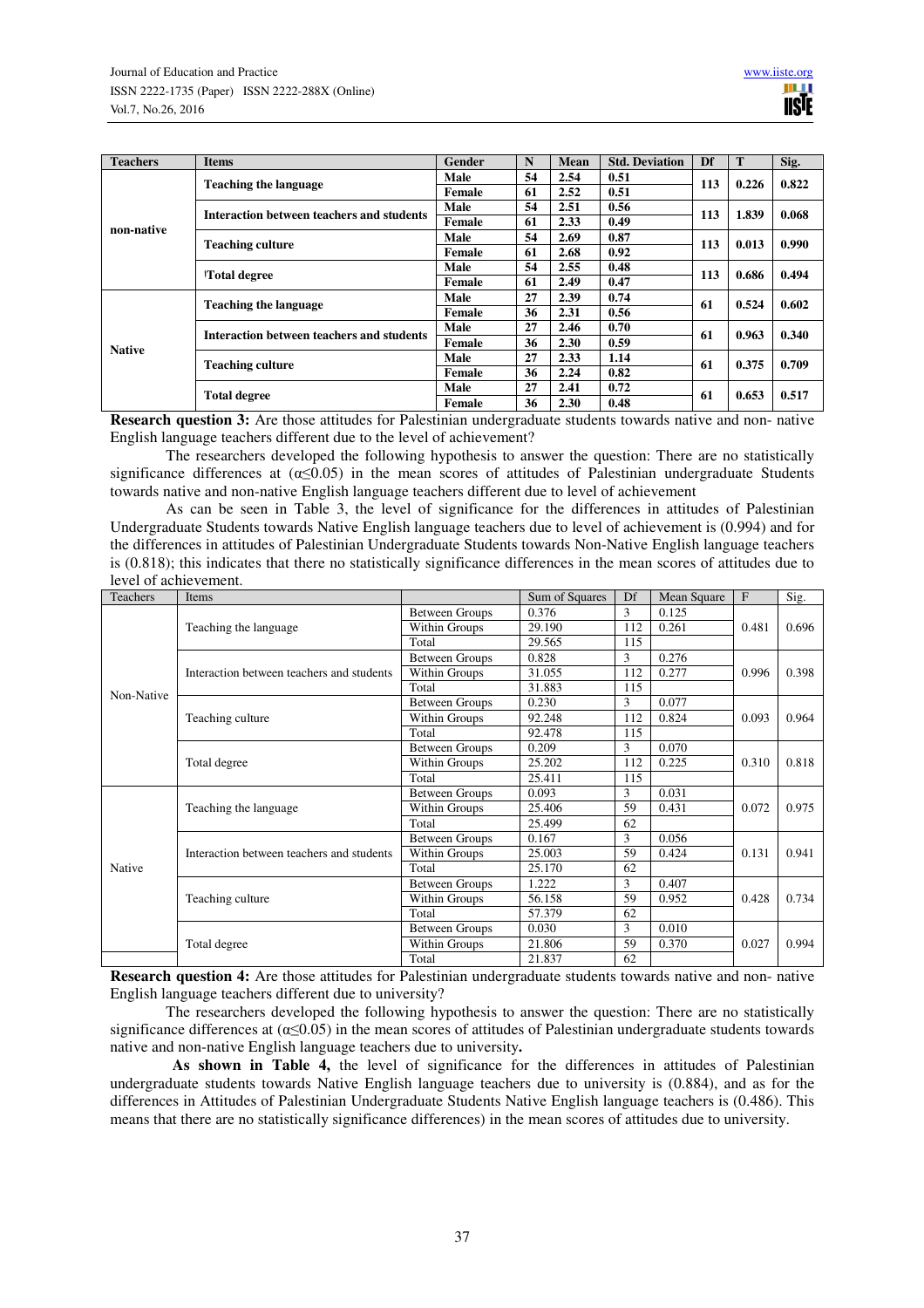| <b>Teachers</b> | <b>Items</b>                              | <b>University</b> | N  | Mean | <b>Std. Deviation</b> | Df  | t value  | Sig.  |
|-----------------|-------------------------------------------|-------------------|----|------|-----------------------|-----|----------|-------|
|                 | Teaching the language                     | <b>Bethlehem</b>  | 70 | 2.56 | 0.45                  | 114 | 0.870    | 0.387 |
|                 |                                           | Al-Ouds           | 46 | 2.48 | 0.58                  |     |          |       |
|                 | Interaction between teachers and students | Bethlehem         | 70 | 2.43 | 0.48                  | 114 | 0.191    | 0.849 |
| non-native      |                                           | Al-Ouds           | 46 | 2.41 | 0.59                  |     |          |       |
|                 | Teaching culture                          | Bethlehem         | 70 | 2.70 | 0.86                  | 114 | 0.040    | 0.968 |
|                 |                                           | Al-Ouds           | 46 | 2.69 | 0.96                  |     |          |       |
|                 | Total degree                              | Bethlehem         | 70 | 2.54 | 0.42                  | 114 | 0.699    | 0.486 |
|                 |                                           | Al-Ouds           | 46 | 2.48 | 0.54                  |     |          |       |
|                 | Teaching the language                     | Bethlehem         | 29 | 2.37 | 0.63                  | 61  | 0.250    | 0.804 |
|                 |                                           | Al-Ouds           | 34 | 2.33 | 0.66                  |     |          |       |
|                 | Interaction between teachers and students | Bethlehem         | 29 | 2.38 | 0.64                  | 61  | 0.166    | 0.868 |
| Native          |                                           | Al-Ouds           | 34 | 2.36 | 0.65                  |     |          |       |
|                 | Teaching culture                          | Bethlehem         | 29 | 2.22 | 0.94                  | 61  | $-0.470$ | 0.640 |
|                 |                                           | Al-Ouds           | 34 | 2.33 | 0.99                  |     |          |       |
|                 | Total degree                              | Bethlehem         | 29 | 2.36 | 0.60                  | 61  | 0.146    |       |
|                 |                                           | Al-Ouds           | 34 | 2.33 | 0.60                  |     |          | 0.884 |

**Research question 5:** What is the extent of the listening ability for Palestinian undergraduate students towards Native and Non-Native English language Teachers?

As can be seen in Table 5, the participants' listening ability Teachers were higher for those who studied with native teachers with an achievement score of (11.67), compared to (10.88) to those who studied with nonnative teachers.

| Teachers   | Mean  | Std. Deviation | Maximum score |
|------------|-------|----------------|---------------|
| <b>NT</b>  | .67   | 2.28           | 10            |
| <b>NNT</b> | 10.88 | 2.38           | 16            |

**Research question 6:** Is this listening ability for Palestinian undergraduate students towards native and nonnative English language teachers different due to gender?

The researchers developed the following hypothesis to answer the question: There are no statistical significance differences at  $(\alpha \leq 0.05)$  in the mean scores of the listening ability for Palestinian undergraduate students towards Native and Non- Native English language teachers due to gender.

As shown in Table 6, the level of significance for the differences in the listening ability for Palestinian undergraduate students Towards Native English language teachers is (0.829) and for the differences in the listening ability for Palestinian undergraduate students Towards Non-Native is (0.712). This indicates that there are no statistically significance differences in the mean scores of the listening ability due to gender.

| <b>Teachers</b> | Gender | N  | Mean  | Std. Deviation | Df  | t value | Sig.  |  |
|-----------------|--------|----|-------|----------------|-----|---------|-------|--|
| <b>NT</b>       | Male   | 27 | 11.59 | 2.46           |     | 0.217   | 0.829 |  |
|                 | Female | 39 | 11.72 | 2.19           | 64  |         |       |  |
| <b>NNT</b>      | Male   | 53 | 10.98 | 2.34           | 110 |         |       |  |
|                 | Female | 59 | 10.81 | 2.43           |     | 0.371   | 0.712 |  |

Research question 7: Is this listening ability for Palestinian undergraduate students towards native and nonnative English language teachers different due to the level of achievement?

The researchers developed the following hypothesis to answer the question: There are no statistically significance differences at ( $\alpha \le 0.05$ ) in the mean scores of the listening ability for Palestinian undergraduate students towards Native and Non- Native English language teachers due to the level of achievement.

As can be seen in Table 7, that there are no statistically significance differences at  $(\alpha \le 0.05)$  in the means of the listening ability due to the level of achievement.

| <b>Teachers</b> |                | Sum of Squares | df  | Mean Square | $\mathbf F$ | Sig.      |  |
|-----------------|----------------|----------------|-----|-------------|-------------|-----------|--|
| Non-Native      | Between Groups | 608.014        |     | 202.671     | 414.073     | $0.000**$ |  |
|                 | Within Groups  | 56.777         | 116 | 0.489       |             |           |  |
|                 | Total          | 664.792        | 119 |             |             |           |  |
|                 | Between Groups | 579.464        |     | 193.155     | 398.734     | $0.000**$ |  |
| Native          | Within Groups  | 52.802         | 109 | 0.484       |             |           |  |
|                 | Total          | 632.265        | 112 |             |             |           |  |

**Research question 8:** Is this listening ability for Palestinian undergraduate students towards native and nonnative English language teachers different due to university?

The researchers developed the following hypothesis to answer the question: There are no statistically significance differences at  $(\alpha \le 0.05)$  in the mean scores of the listening ability for undergraduate students towards Native and Non-Native English language teachers due to university.

As shown in Table 8, there are statistically significance differences in the mean scores of the listening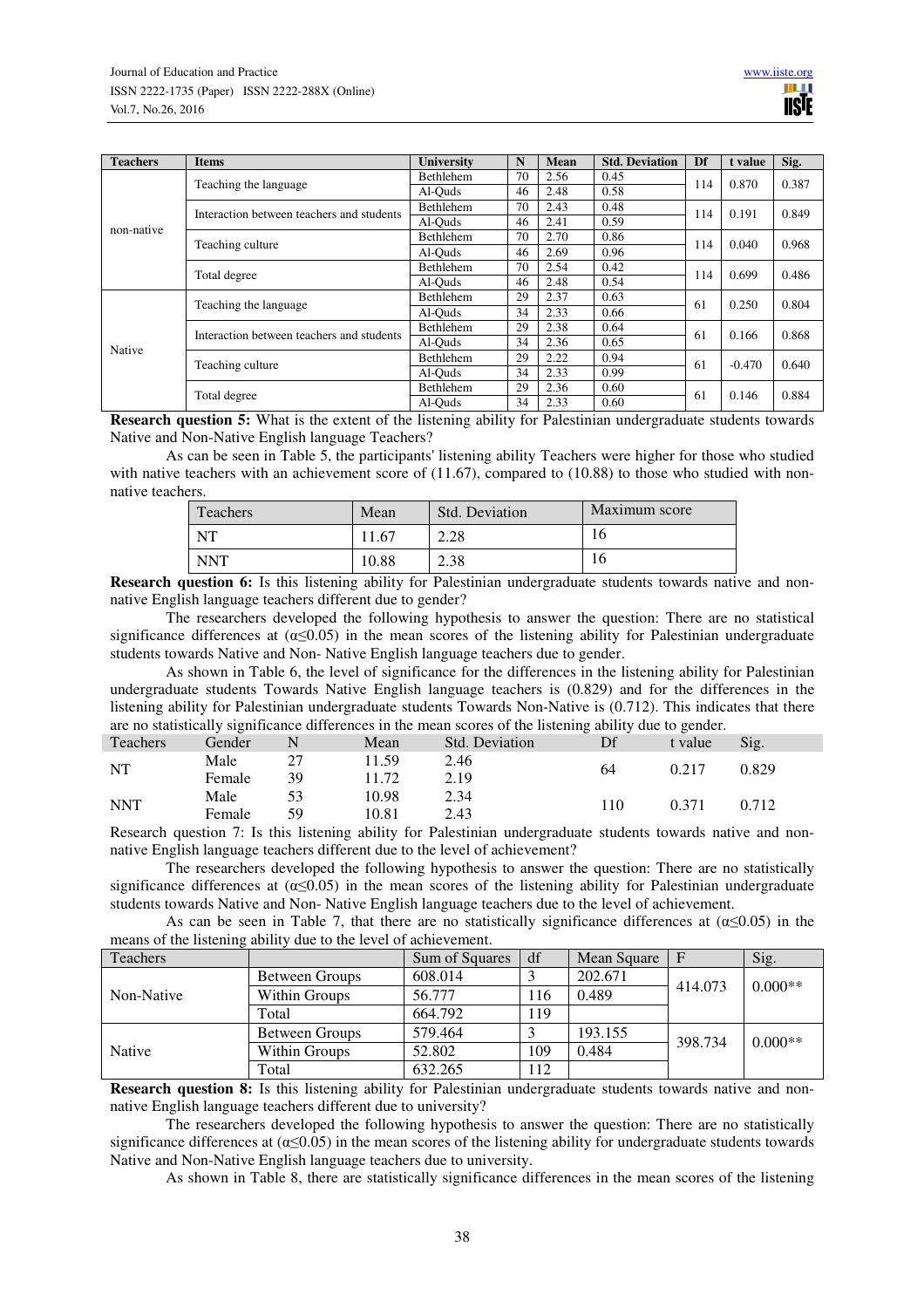ability due to university. The results indicate that Al-Quds University students have higher listening ability than Bethlehem university students.

| <b>Teachers</b> | University       | N  | Mean  | Std. Deviation |          |     | Sig.      |  |
|-----------------|------------------|----|-------|----------------|----------|-----|-----------|--|
| NT              | <b>Bethlehem</b> | 32 | 10.59 | 1.91           | $-4.123$ | 64  | $0.000**$ |  |
|                 | Al-Ouds          | 34 | 12.68 | 2.17           |          |     |           |  |
| <b>NNT</b>      | Bethlehem        | 68 | 10.29 | 2.19           |          | 111 | $0.001**$ |  |
|                 | Al-Ouds          | 45 | 11.76 | 2.40           | $-3.343$ |     |           |  |

**Research question 9:** Is there statistically significant correlation between Palestinian undergraduate students' attitudes towards native and non-native English language teachers and the students' listening ability?

The researchers developed the following hypothesis to answer the question: There are no statistical significance relations at  $(\alpha \le 0.05)$  between Palestinian undergraduate students' attitudes toward native and nonnative English language teachers and the students' listening ability.

As can be seen in Table 9, the results indicate that there are no relations between Palestinian undergraduate students' attitudes toward native and non-native English language teachers and the students' listening ability.

| Variables                                                                  | Pearson correlation | Sig.  |
|----------------------------------------------------------------------------|---------------------|-------|
| Students' attitudes toward Non-Native * students' 116<br>Listening ability | 0.019               | 0.842 |
| Students' attitudes toward Native $*$ students' Listening 63<br>ability    | $-0.039$            | 0.760 |

## **5. Discussion**

Research question one: The responses indicate that students have positive attitudes towards both native and non native English teachers, regardless of the students' negative attitudes towards native in culture teaching section. This finding is consistent with several previous studies such as: Young (2014), Sung (2009), Liang (2002), Arvizu (2014), Carkir and Demirs (2013), and Liaw (2012) studies. These studies revealed that the participants believe that NESTs and NNESTs are both capable of teaching English, both have strengths and weaknesses. They show particular preference to be taught by either a NESTs or NNESTs depending on the skill to be taught. There are no differences between native and non native English teachers in general, but they show clear differences in preferences when discussing specific aspects of language. However, the results indicate that the participants were more positive towards NESTs, the majority of them believe that NESTs have much to be proud of. And, NNESTs were perceived to be more traditional in their teaching style than NESTs. A negative aspect of NNESTs is revealed such as their lesser level of knowledge about the English culture, according to these studies Brown (2013), Tahaineh and Daana (2003), Watch (2012), Alsweed (2012), Incecay and Atay (2008), Moussu (2006, 2002) , Moussu and Brain ( 2006), Sekigawa, Sugino, Okayama and Ascough (2003).

Research question two: The result indicates that there are no statistically significance differences at  $(\alpha \leq 0.05)$  in attitudes of Palestinian undergraduate students towards native and non native English language teachers due to gender. All in all, the finding proves this hypothesis, but this result contradicts with Tahaineh's and Daana's (2013) study.

Research question three: The result shows that there are no statistically significance differences at  $(\alpha \leq 0.05)$  in attitudes of Palestinian undergraduate students towards native and non native English language teachers due to the level of achievement. This finding contradicts with the study of Liaw (2012).

Research question four: The finding indicates that there are no statistically significance differences at  $(\alpha \leq 0.05)$  in attitudes of Palestinian undergraduate students towards native and non native English language teachers due to university. This finding is consistent with several of the previous studies such as: Waston and Pojanapunya (2009), and Alseweed (2012), whose studies revealed all the respondents who are coming from different universities have the same attitudes towards native and non native English language teachers; there are no differences between native and non native English teachers, but they show clear differences in preferences when describing specific aspects of language. But this result disagrees with the study of Seklgawa, Sugino, Okayama and Ascough (2003).

Research question five: The results indicate that the listening ability of Palestinian undergraduate students towards Native and Non-Native English language teachers were higher for those who studied with native teachers compared to those who studied with non-native teachers. This finding is similar to that of Kelch and Williamson (2002), but contradicts with the findings of Karim and Maryam (2014) and Bulter (2007).

Research question six: The finding shows that there are no statistically significance differences ( $\alpha \le 0.05$ ) in the listening ability for Palestinian undergraduate students towards native and non native English language teachers due to gender. This finding contradicts with the finding of Karim and Maryam's (2014) study.

Research question seven: Students' responses indicate that there are no statistically significance differences at  $(\alpha \leq 0.05)$  in listening ability for Palestinian Undergraduate students Towards Native and Non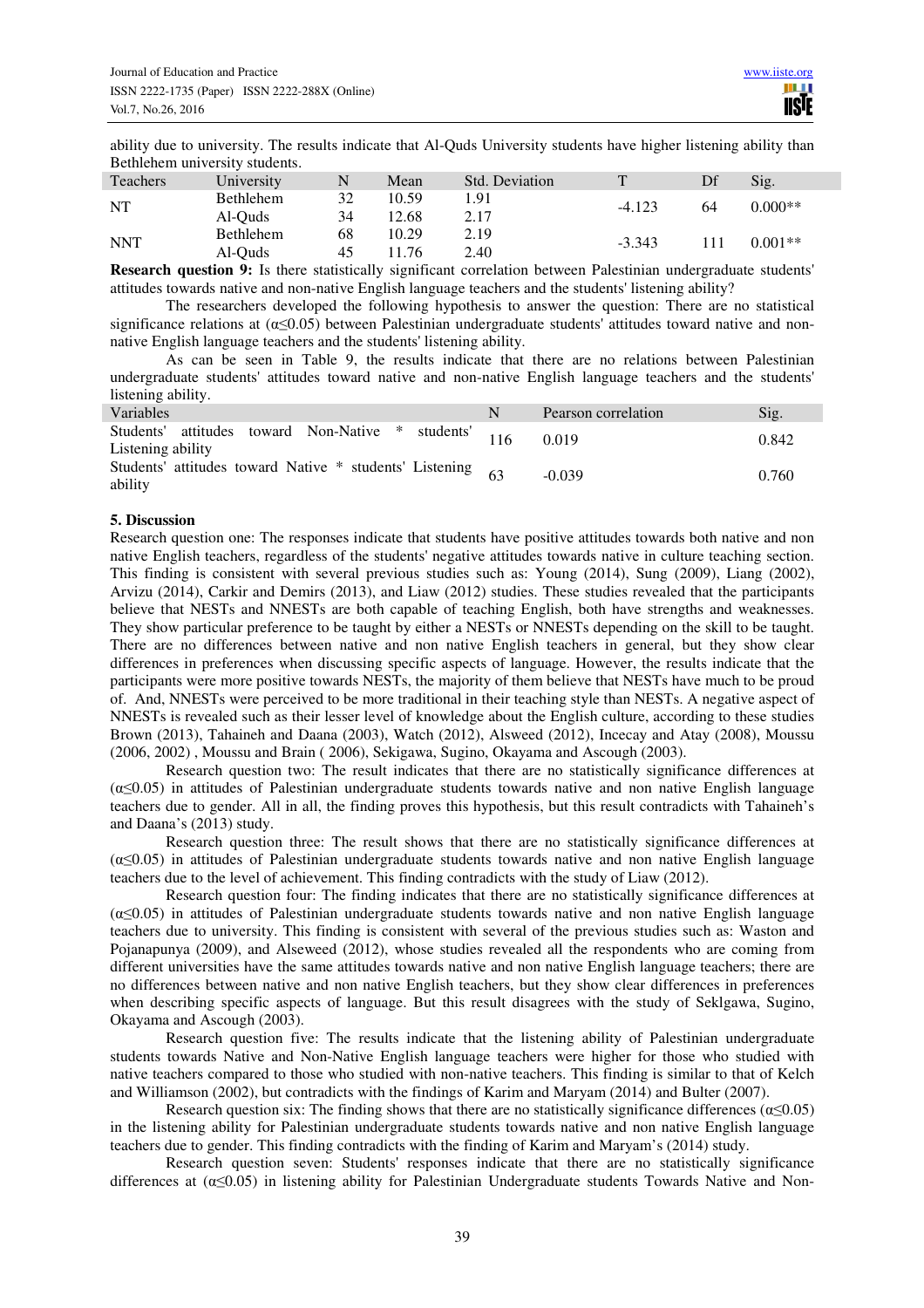Native English language Teachers due to the level of achievement. Noticeably, this result contradicts with the results of Karim and Maryam's (2014) study.

Research question eight: Students' responses indicate that there are statistically significance differences at ( $\alpha \leq 0.05$ ) in the listening ability for Palestinian undergraduate students towards Native and Non-Native English language Teachers different due to University. The differences are for Al-Quds University students who have higher listening ability than Bethlehem university students. This finding contradicts with several previous studies such as Bulter's (2007) and Gill's (1994).

Research question nine: The result indicates that there are no relations between Palestinian undergraduate students' attitudes toward native and non-native English language teachers and the students' listening ability. This finding contradicts with the studies of Fraser and Kelly (2012) and Lindemann (2002).

## **6. Conclusion and Recommendations**

Students generally have positive attitudes towards both teacher types (Native and Non-Native English language teachers), but the highest degree of the respondents' preferences and attitudes are towards non natives. This is due to the fact that NNETs are more sensitive to students' needs, culture and difficulties and long exposure to them. The large number of students consider both teacher types as expert, capable of teaching, having advantages and disadvantages in teaching, regardless of who is better than the other in teaching some aspects, and being native or not isn't as problematic as expected. And they have the same level of qualification that enables them to teach the English language very well. Furthermore, the relation between attitudes towards both teacher types and listening ability isn't found. There is more than one explanation for this, may be students have an innate ability to listen to many types of speakers and comprehend and being guided through the process of listening may lead the students to get rid of the feelings of fear towards speakers when they listen to them. Further research can be conducted to investigate students' attitudes towards both teacher types and their relation to students' listening ability by choosing a larger sample from more than two universities, and also by using Triangulation way in gathering data. And conduct more empirical studies that depend on different variables and different levels of students.

The findings of the study suggest that it would be helpful if the administrators consider that both teacher types are qualified, expert and proficient, regardless of who is better at teaching certain aspects of English, when they hire English language teachers. The researchers also recommend that both teacher types should be given training courses on teaching methods and strategies by the Ministry of Education. Students should be given the opportunity to study English with both teacher types because both teachers are preferred by the students. And more emphasis should be given to cooperation and mutual help between NS and NNS teachers to contribute efficiently to students' learning. Furthermore, native teachers should be more aware of non-native students' culture, and be more prepared for broaden students' awareness of the Western world. They could participate in conferences related to the teaching profession to raise their awareness and knowledge.

## **References**

- Al-Omarani, A. H. (2008). Perceptions and Attitudes of Saudi ESL and EFL Students toward Native and Nonnative English- Speaking. (Unpublished doctoral dissertation), Indiana University of Pennsylvania, Indiana, USA.
- *Arva*, *V*. & *Medgyes*, *P*. (*2000*). *Native* and *non*-*native teachers* in the *classroom*. *System*, *28*(3), 355-372. Available at: http://www.sciencedirect.com/science/article/pii
- Arvizu, M. N. G. (2014). Students' beliefs and expectations of Native and Non-Native English Teachers.*MEXTESOL Journal,* 38(3), 1-15. Available at: http://www.mextesol.net*.*
- Braine, G. (1999). *Non- native Educator in English Language Teaching*. Mahwah, N.J: Erlbaum.
- Brown, H. D. (2000). *Principles of Language Learning and Teaching.* (4<sup>th</sup> Ed.). New York: Addison Wesley Longman.
- Brown, E. (2013). Native and Non –native English Speaking ESL/EFL Teachers in Sweden : A study on Students'Attitudes and Perceptions Towards The teaching Behavior Of Native and Non- native English SpeakingTeachers. Available: Available: Available: Available: Available: Available: Available: Available: Available: Available: Available: Available: Available: Available: Available: Available: Available: Available: Availa

http://www.essays.Se/about/Native+and+Non+native+English+speaking+ teachers.

- Bulter, Y . G. (2007). How Are Nonnative-English-Speaking Teachers perceived by Young learners? *TESOL Quarterly.* 41(4), 731-755. Available at: http://onlinelibrary.wiley.com/doi/10.1002/j.1545-7249
- Cakir, H. & Demir, Y. (2013). A Comparative analysis between NESTs and NNESTs based on perceptions of students in preparation classes. *The International Journal of Social Sciences,* 14(1). Available at: http://www.tijoss.com/TIJOSS%20.pdf
- Canagarajah, A. S. (1999). *Resisting Linguistic Imperialism in English Teaching.* Oxford:Oxford University Press.
- Cheung, Y. & Braine, G. (2007). The attitudes of university students towards Non- native speakers English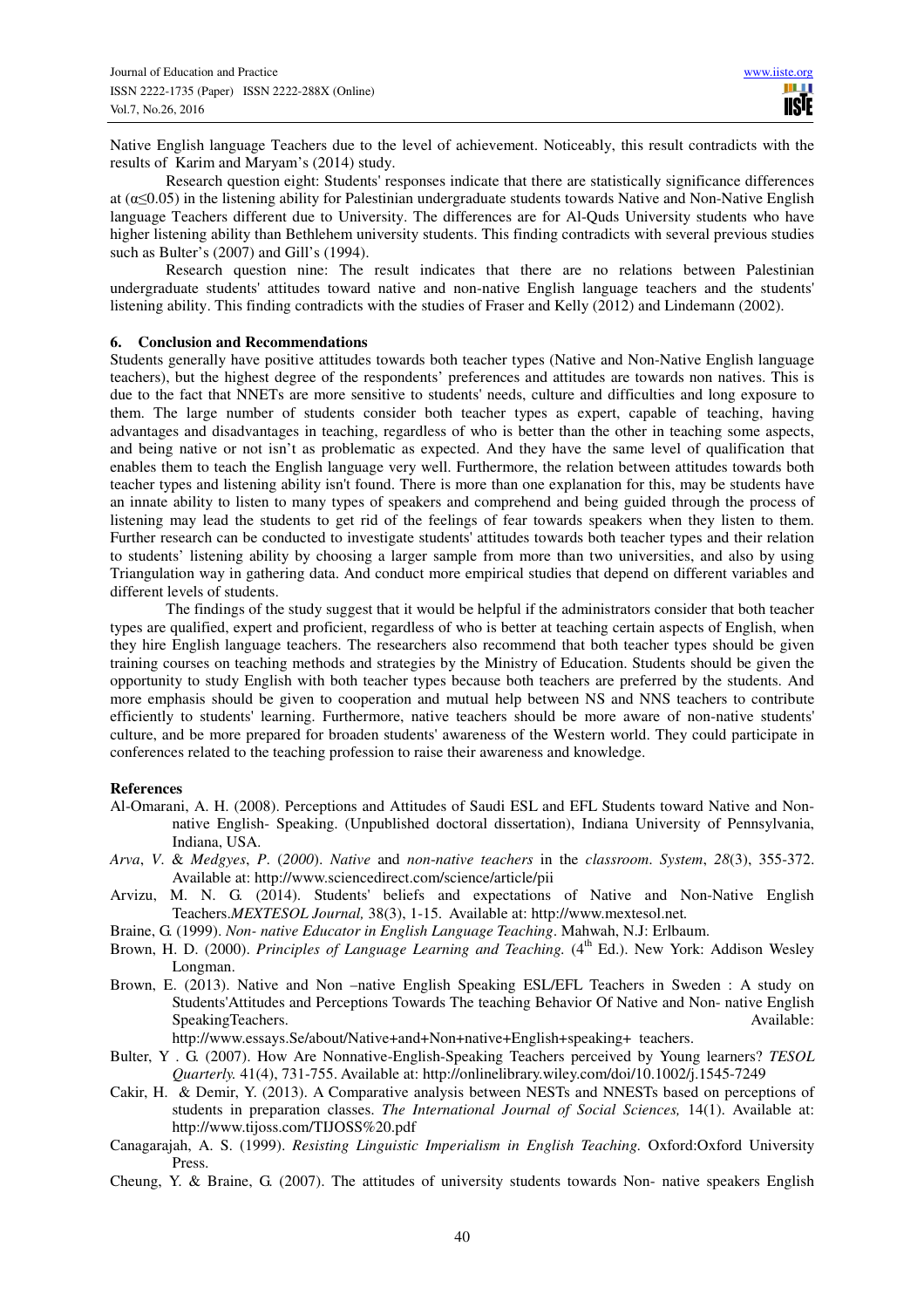teachers. *REIC Journal, Vol*. *38*. No. 3, 257-277. Available at: http://rel.sagepub.com/content/38/3/257

- Cook, V. (1999). Going beyond the native speaker in language teaching. *TESOL Quarterly,* 33(2), 185- 209.Available at: https://www.jstor.org/stable/3587717
- Crystal, D. (2003a). *The Cambridge Encyclopeadia of the English language.* Cambridge, UK: CambridgeUniversity Press.
- Crystal, D. (2003b). *English as a Global Language.* (2nd Ed.). Cambridge: Cambridge University Press.
- Davies, A. (1991). *An Introduction to Applied Linguistics: From Theory to Practice.* Edinburgh: Edinburgh UP.
- Davies, A. (2003). *The Native speaker: Myth and Reality.* (2<sup>nd</sup> Ed.). Clevedon: Multilingual Matters.
- Davies, A. (2006). The native speaker in applied linguistics. In Davies, A., and Elder, C. (Eds), The handbookof applied linguistics, Malden: Black Well Publishing, 431-450.
- Eagly, A. H., & Chaiken, S. (1993). *The Psychology of Attitudes*. Fort worth, TX: Harcourt Brace Jovanovich.
- Edge, J. (1988). Native speakers and models. *JALT Journal,* 9(2), 153-157. Available at:http://citation.allacademic.com/m
- Episcopo, S. A. (2009). Non- native speaker attitudes toward non-native English accents. (Unpublished master's thesis). The University of Texas, Austin, USA.
- Felix, S.W. (1987). *Cognition and Language Growth.* Dordrecht, Netherlands: Foris.
- Ferguson, A. (2005). Students' beliefs About Foreign language instruction: A look at the Native- speaker /Non-Native speaker issue. (Unpublished doctoral dissertation). The University of Arizona, Tucson,USA.
- Fraser, C. & Kelly, B. F. (2012). Listening between the lines: Social Assumptions around Foreign Accents. *Australian Review of Applied Linguistics,* 35(1). Available at: http://www.findanexpert.unimelb.edu
- Higgins, C. (2003). Ownership of English in the Outer Circle: An alternative to the NS-NNS dichotomy. *TESOL Quarterly,* 37(4), 615-644. Available at: http://onlinelibrary.wiley.com/doi/10.2307/3588215
- Holliday, A. (2005). *The Struggle to Teach English as an International Language.* Oxford: OUP.
- Gill, M. M. (1994). Accents and Stereotypes: their effect on perceptions of teachers and lecture comprehension:*Journal of Applied Communication Research,* 22, 348-361. Available at: http://www.tandfonline.com
- Incecay, G. & Atay, D. (2008). EFL Learners' Interaction with Native and Non- native Teachers. EAB Conference.
- Kachru, B.B. (1976). Models of English for the third World: White man's linguistic burdenor language pragmatic? *TESOL Quarterly,* 10, 221-239. Available at: https://www.jstor.org
- Kachru, B. B. (1981). Models for non-native Englishes. In B. Kachru (ed), The other tongue: English across cultures. Chicago: University of Illinois Press, 31-57.
- Kachru, B. B. (1992). *The Other Tongue: English Across Cultures*. (2<sup>nd</sup> Ed.). Urbana: University of Illinois Press.
- Kachru, B.B., & Nelson, C.L. (1996). World Englishes, in Mckay, Sandra L. and Hornberger, Nancy H. (eds.). *Sociolinguistics and Language Teachers.* Cambridge: Cambridge University Press, 71-102.
- Karim, S. & Maryam, Z. (2014). The Effect Of Input Source (Native vs. Non –native) and EFL LERNERS' Perceptions Towards it On Their Listening Performances, Across gender. *International Journal of Research Studies in Language Learning,* 3(3), 45-54. Available at: http://www.consortiacademia.org
- Kelch, k. & Santana-Williamson, E. (2002). ESL Students' Attitudes Toward Native and Non native Speaking Instructors' Accents. *CATESOL Journal*, 14, 57-72. Available at: http://www.catesoljournal.org/wp content/uploads/2014/07/CJ14\_kelch.pdf
- Kim, S. (2002). Second language anxiety and coping strategies. In S. Kim (Ed), Teaching in the US:Handbook for international faculty and TAS, Faculty and TA development. Ohio State University.
- Liang, K. (2002). English as a second language (ESL) students' attitudes towards non- native English –speaking teachers' accentendness. (Unpublished master's thesis). California State University, Los Angeles, CA, USA.
- Liaw, E. (2012). Examining student perspectives on the Differences between Native and Non- native languageteachers. *The Journal of Asia TEFL,* 9(3), 27-50. Available at: https://www.researchgate.net/publication
- Lindemann, S. (2002). Listening with attitude: A model of native-speaker's comprehensibility of non native speakers in the United States. *Language in Society,* 31(3), 419-441. Available at: https://books.google.ps
- Major, R., Fitzmaurice.S. F., Bunta, F. & Balasubramannian. C. R. (2002). The effects of non native accentson listening comprehension: implications for ESL Assessment. *TESOL Quarterly*, 36(2), 173- 190.Available at: https://www.jstor.org/stable/35883
- Maum, R. (2002).Non-native English- speaking teachers in the English teaching profession. ERIC Digest.EDO-FL-02-09. Available at: http://www.cal.org/resources/digest/0209maum.html
- Meadows, B. & Muramatsu, Y. (2007). Native speaker or Non –speaker teacher? A report of student preferences in four different foreign language classrooms. *Arizona working papers in SLA &Teaching,*14, 95-109.